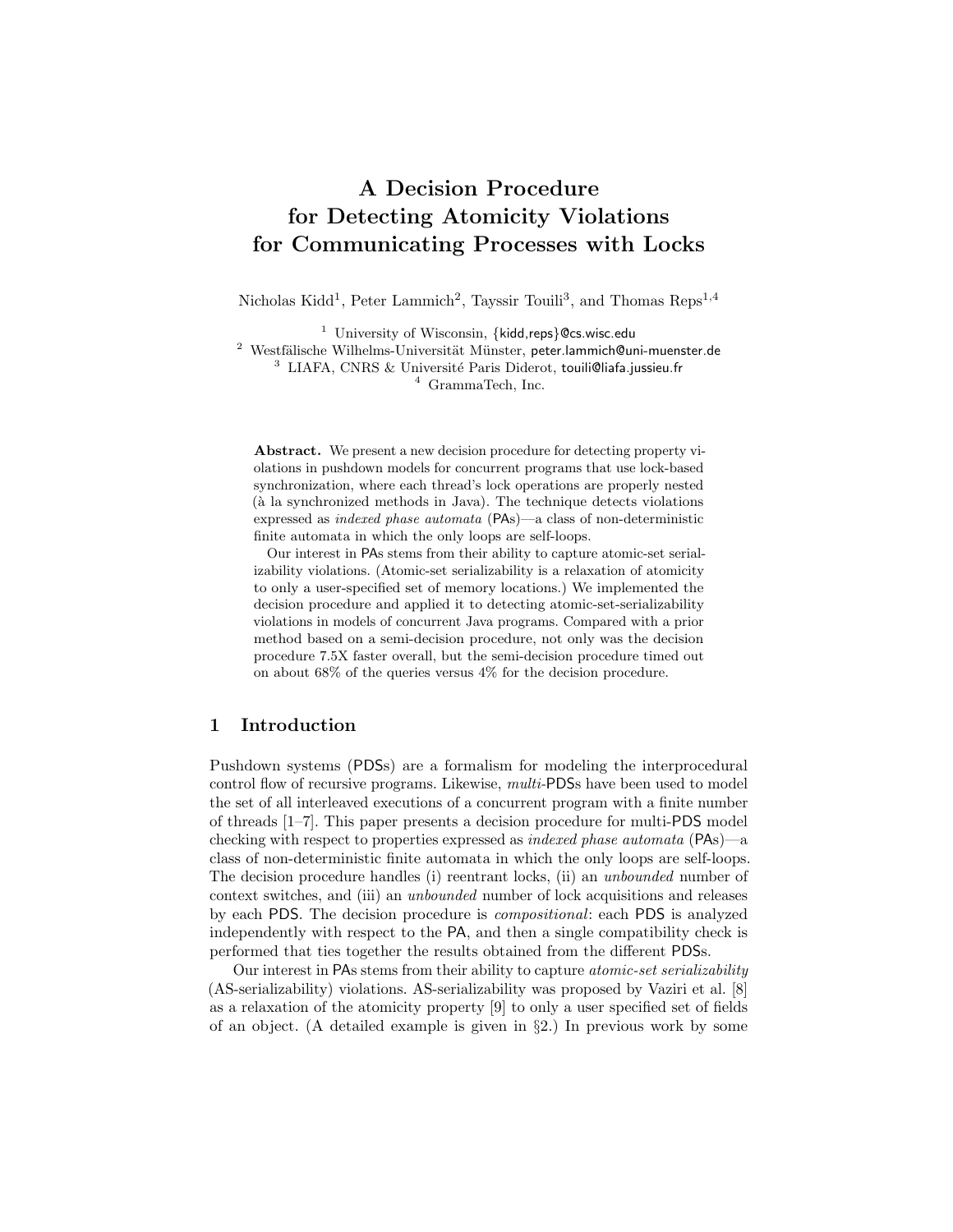of the authors [10], we developed techniques for verifying AS-serializability for concurrent Java programs. Our tool first abstracts a concurrent Java program into EML, a modeling language based on multi-PDSs and a finite number of reentrant locks. The drawback of the approach that we have used to date is that an EML program is compiled into a communicating pushdown system (CPDS) [4, 5], for which the required model-checking problem is undecidable. (A semi-decision procedure is used in [10].)

Kahlon and Gupta [7] explored the boundary between decidability and undecidability for model checking multi-PDSs that synchronize via nested locks. One of their results is an algorithm to decide if a multi-PDS satisfies an (indexed) LTL formula that makes use of only atomic propositions, the "next" operator X, and the "eventually" operator F. In the case of a 2-PDS, the algorithm uses an automaton-pair  $M = (A, B)$  to represent a set of configurations of a 2-PDS. where an automaton encodes the configurations of a single PDS in the usual way [11, 12]. For a given logical formula, the Kahlon-Gupta algorithm is defined inductively: from an automaton-pair that satisfies a subformula, they define an algorithm that computes a new automaton-pair for a larger formula that has one additional (outermost) temporal operator.

We observed that PAs can be compiled into an LTL formula that uses only the X and F operators. (App. A presents an algorithm that performs the encoding.) Furthermore, [13] presents a sound and precise technique that uses only non-reentrant locks to model EML's reentrant locks. Thus, combining previous work [10, 13] with the Kahlon-Gupta algorithm provides a decision procedure for verifying AS-serializability of concurrent Java programs!

(Briefly, the technique for replacing reentrant locks with non-reentrant locks pushes a special marker onto the stack the first time a lock is acquired, and records the acquisition in a PDS's state space. All subsequent lock acquires and their matching releases do not change the state of the lock or the PDS. Only when the special marker is seen again is the lock then released. This technique requires that lock acquisition and releases be properly scoped, which is satisfied by Java's synchronized blocks. Consequently, we consider only non-reentrant locks in the remainder of the paper.)

Unfortunately, [7] erroneously claims that the disjunction operation distributes across two automaton-pairs. That is, for automaton-pairs  $M_1 = (A_1, B_1)$  and  $M_2 = (A_2, B_2)$ , they claim that the following holds:  $M_1 \vee M_2 = (A_1 \vee A_2, B_1 \vee B_2)$ . This is invalid because cross-terms arise when attempting to distribute the disjunct. For example, if  $B_1 \cap B_2 = \emptyset$ , then there can be configurations of the form  $\langle a_1 \in A_1, b_2 \in B_2 \rangle$  that would be accepted by  $(A_1 \vee A_2, B_1 \vee B_2)$  but should not be in  $M_1 \vee M_2$ .

To handle this issue properly, a corrected algorithm must use a set of automaton-pairs instead of single automaton-pair to represent a set of configurations of a 2-PDS. <sup>5</sup> Because the size of the set is exponential in the number of locks, in the worst case, their algorithm may perform an exponential number of individual reachability queries to handle one temporal operator. Furthermore,

<sup>5</sup> We confirmed these observations in e-mail with Kahlon and Gupta [14].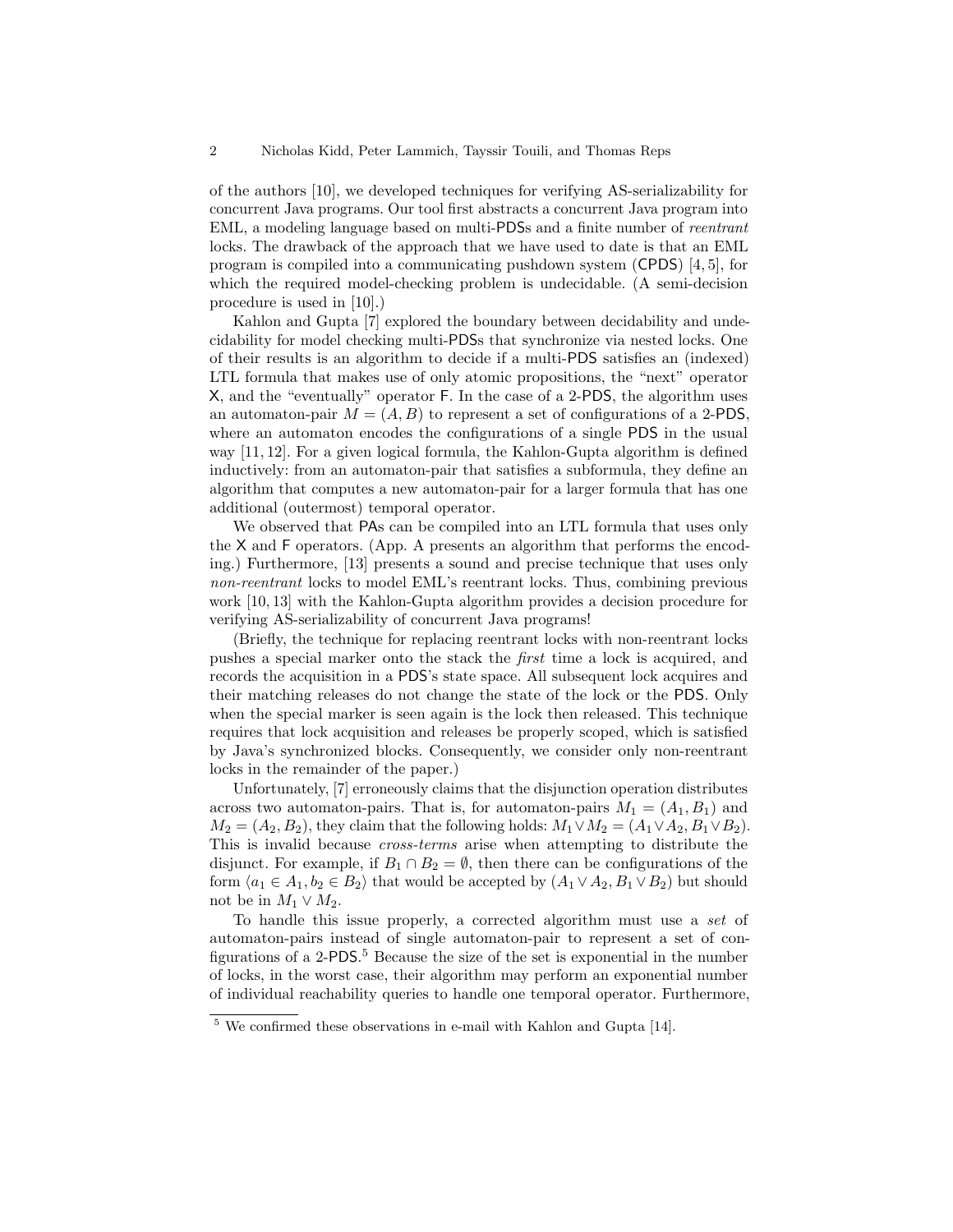once reachability from one automaton-pair has been performed, the resulting automaton pair must be split into a set so that incompatible configurations are eliminated. Thus, it is not immediately clear if the (corrected) Kahlon-Gupta algorithm is amenable to an implementation that would be usable in practice.

This paper presents a new decision procedure for checking properties specified as PAs on multi-PDSs that synchronize via nested locks.<sup>6</sup> Unlike the (corrected) Kahlon-Gupta algorithm, our decision procedure uses only one reachability query per PDS. The key is to use tuples of lock histories (§5): moving from the lock histories used by Kahlon and Gupta to tuples-of-lock histories introduces a mechanism to maintain the correlations between the intermediate configurations. Hence, our decision procedure is able to make use of only a *single* compatibility check over the tuples-of-lock histories that our analysis obtains for each PDS. The benefit of this approach is shown in the following table, where Procs denotes the number of processes,  $\mathcal L$  denotes the number of locks, and  $|PA|$  denotes the number of states in property automaton PA:

|                              | <b>PDS</b> State Space | Queries                                                        |
|------------------------------|------------------------|----------------------------------------------------------------|
| Kahlon-Gupta [7] (corrected) |                        | $\ell( \mathsf{PA} \cdot\mathsf{Process}\cdot 2^{\mathsf{L}})$ |
| This paper $(\S6)$           |                        | Procs                                                          |

Because our algorithm isolates the exponential cost in the PDS state space, that cost can often be side-stepped using symbolic techniques, such as BDDs, as explained in §7.

This paper makes the following contributions:

- We define a decision procedure for multi-PDS model-checking for PAs. The decision procedure handles (i) reentrant locks, (ii) an unbounded number of context switches, (iii) an unbounded number of lock acquisitions and releases by each PDS, and (iv) a bounded number of phase transitions.
- The decision procedure is compositional: each PDS is analyzed independently with respect to the PA, and then a single compatibility check is performed that ties together the results obtained from the different PDSs.
- We leverage the special form of PAs to give a symbolic implementation that is more space-efficient than standard BDD-based techniques for PDSs [15].
- We used the decision procedure to detect AS-serializability violations in automatically-generated models of four programs from the ConTest benchmark suite [16], and obtained substantially better performance than a prior method based on a semi-decision procedure [10].

The rest of the paper is organized as follows: §2 provides motivation. §3 defines multi-PDSs and PAs. §4 reviews Kahlon and Gupta's decomposition result. §5 presents lock histories. §6 presents the decision procedure. §7 describes a symbolic implementation. §8 presents experimental results. §9 describes related work. Apps. A, B, and C contain additional material; for correctness proofs of Thms. 2 and 3, see [17].

 $6$  We do not consider multi-PDSs that use wait-notify synchronization because reachability analysis of multi-PDSs with wait-notify is undecidable [7].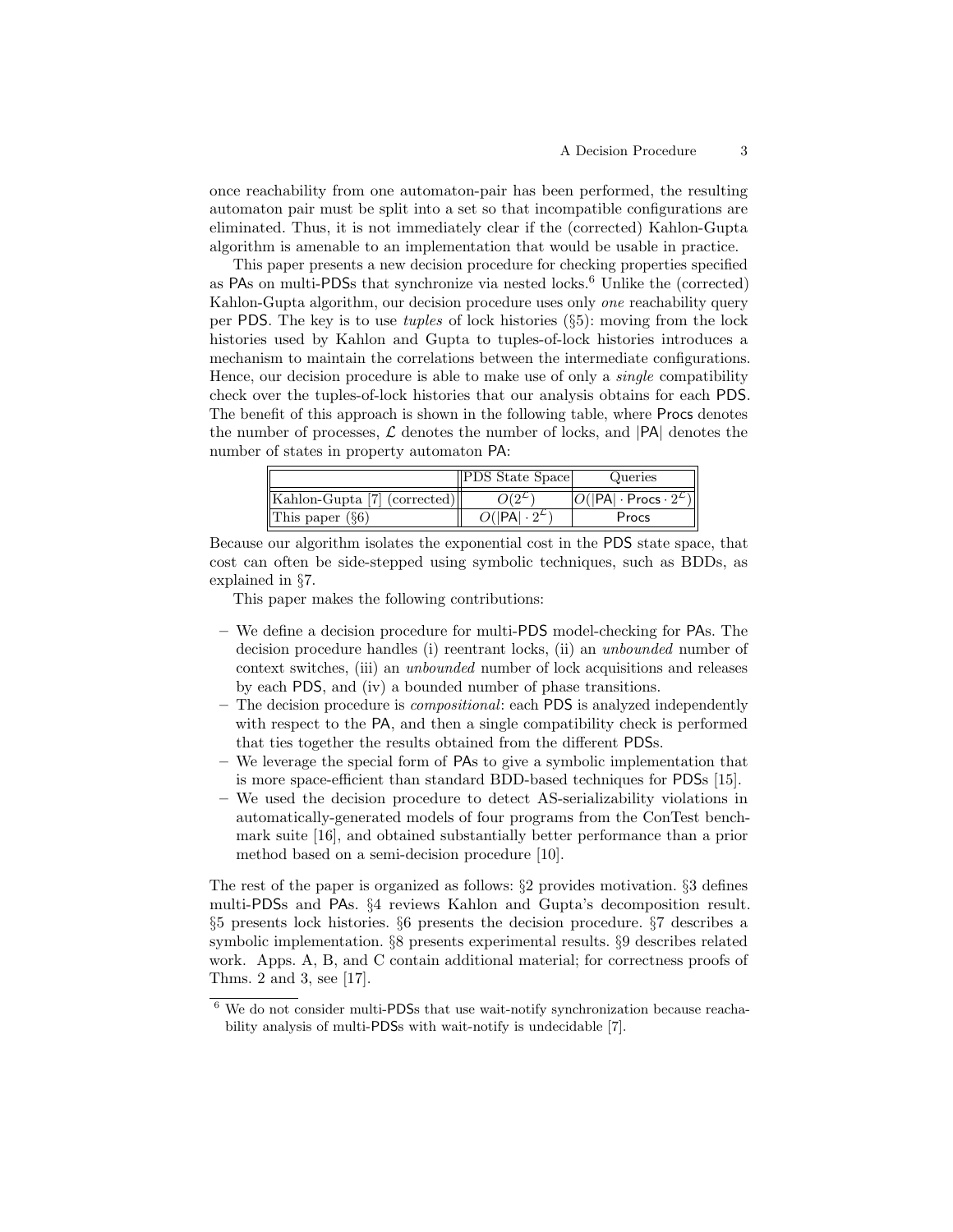4 Nicholas Kidd, Peter Lammich, Tayssir Touili, and Thomas Reps

```
class Stack {
  Object[] storage = new Object[10];
  int item = -1;
  public static Stack makeStack(){
    return new Stack();
  }
  public synchronized Object pop(){
    Object res = storage[item];
    storage[item--] = null;
    return res;
  }
  public synchronized void push(Object o){
    storage[++item] = o;
  }
  public synchronized boolean empty(){
    return (item == -1);
  }
}
                                                   class Client {
                                                     // @atomic
                                                     public synchronized Object get(Stack s){
                                                       if(!s.empty()) { return s.pop(); }else return null;
                                                     }
                                                     public static Client makeClient(){
                                                       return new Client();
                                                     }
                                                     public static void main(String[] args){
                                                       Stack stack = Stack.makeStack();
                                                       stack.push(new Integer(1));
                                                       Client client1 = makeClient();
                                                       Client client2 = makeClient();
                                                        new Thread("1") { client1.get(stack); }
                                                        new Thread("2") { client2.get(stack); }
                                                     }
                                                   }
1:
Abeg1
z }| {
(sR1(i))s . . . . . . . . . . . . . . . . . . . . . . . . . . . . . . . . . . . . . . . . . . . . . . . . . . . .
                                                 get()
  {amntv} {}_{\infty}empty()
                                                                              pop()
                                                                  \overline{({}_{8}R_{1}(i)R_{1}(s)R_{1}(i)W_{1}(s)W_{1}(i))_{s}} Aend<sub>1</sub>
2: . . . . . . . . . . . . . .
                                      get()
                \overline{A \mathit{beg}_2\left({}_\mathbf{s} R_2(i)\right)_\mathbf{s} \left({}_\mathbf{s} R_2(i)R_2(s)R_2(i)W_2(s)W_2(i)\right)_\mathbf{s} A\mathit{end}_2} \dots\overline{ empty()
                               \overline{pop()}
```
Fig. 1. Example program and problematic interleaving that violates atomic-set serializability.  $R$  and  $W$  denote a read and write access, respectively.  $i$  and  $s$  denote fields item and storage, respectively. Abeg and Aend denote the beginning and end, respectively, of an atomic code block. The subscripts "1" and "2" are thread ids. " $(s$ " and " $)s$ " denote the acquire and release operations, respectively, of the lock of Stack stack.

# 2 Motivating Example

Fig. 1 shows a simple Java implementation of a stack. Class Client is a test harness that performs concurrent accesses on a single stack. Client.get() uses the keyword "synchronized" to protect against concurrent calls on the same Client object. The annotation "@atomic" on Client.get() specifies that the programmer intends for Client.get() to be executed atomically.

The program's synchronization actions do not ensure this, however. The root cause is that the wrong object is used for synchronization: parameter "Stack s" of Client.get() should have been used, instead of Client.get()'s implicit this parameter. This mistake permits the interleaved execution shown at the bottom of Fig. 1, which would result in an exception being thrown.

This is an example of an atomic-set serializability (AS-serializability)—a relaxation of serializability to only a specified set of shared-memory locations violation [8] with respect to s.item and s.storage. AS-serializability violations can be completely characterized by a set of fourteen problematic access patterns [8].<sup>7</sup> Each problematic pattern is a finite sequence of reads and writes by two

 $^7$  This result relies on an assumption that programs do not always satisfy: an atomic code section that writes to one member of a set of correlated locations writes to all locations in that set (e.g., item and storage of Stack s).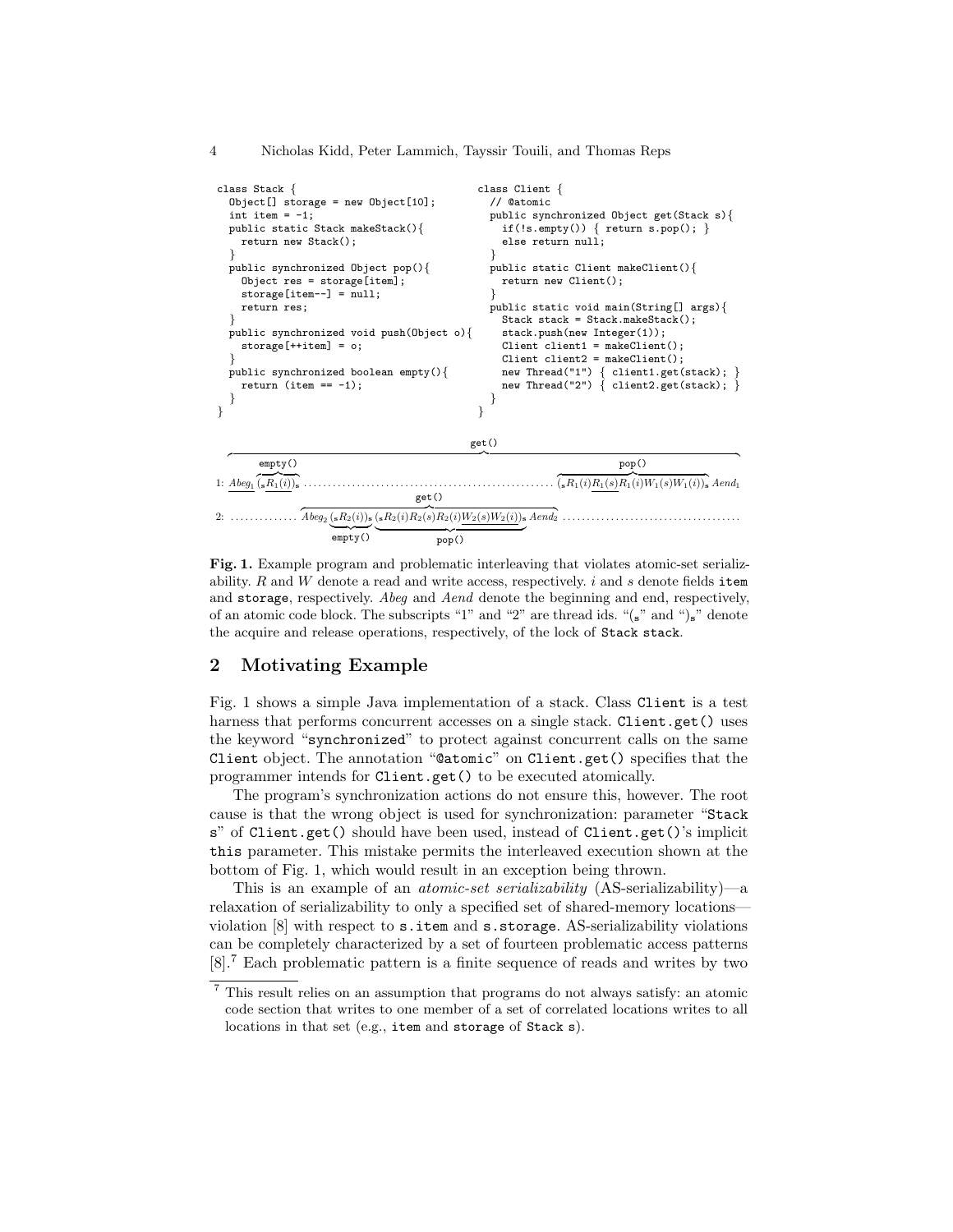threads to one or two shared memory locations. For the program in Fig. 1 and problematic pattern " $A \text{beg}_1; R_1(i); W_2(s); W_2(i); R_1(s)$ ", the accesses that match the pattern are underlined in the interleaving shown at the bottom of Fig. 1.

The fourteen problematic access patterns can be encoded as an indexed phase automaton (PA). The PA that captures the problematic accesses of Fig. 1 is shown in Fig. 2. Its states—which represent the phases that the automaton passes through to accept a string—are chained together by phase transitions; each state has a self-loop for symbols that cause the automaton to not change



Fig. 2. The PA that accepts the problematic access pattern in the program from Fig. 1.  $\Sigma$ is the set of all actions, and  $\Lambda$  is  $\Sigma \setminus {\text{Aend}_1}$ .

state. ("Indexed" refers to the fact that the index of the thread performing an action is included in the label of each transition.)

The PA in Fig. 2 "guesses" when a violation occurs. That is, when it observes that thread 1 enters an atomic code block, such as get(), the atomic-code-blockbegin action  $A \text{beg}_1$  causes it either to transition to state  $q_2$  (i.e., to start the next phase), or to follow the self-loop and remain in  $q_1$ . This process continues until it reaches the accepting state. Note that the only transition that allows thread 1 to exit an atomic code block  $(Aend_1)$  is the self-loop on the initial state. Thus, incorrect guesses cause the PA in Fig. 2 to become "stuck" in one of the states  $q_1 \ldots q_5$  and not reach final state  $q_6$ .

## 3 Program Model and Property Specifications

Definition 1. A (labeled) pushdown system (PDS) is a tuple  $P =$  $(P, Act, \Gamma, \Delta, c_0)$ , where P is a finite set of control states, Act is a finite set of actions,  $\Gamma$  is a finite stack alphabet, and  $\Delta \subseteq (P \times \Gamma) \times Act \times (P \times \Gamma^*)$  is a finite set of rules. A rule  $r \in \Delta$  is denoted by  $\langle p, \gamma \rangle \stackrel{a}{\longrightarrow} \langle p', u' \rangle$ . A PDS configu**ration**  $\langle p, u \rangle$  is a control state along with a stack, where  $p \in P$  and  $u \in \Gamma^*$ , and  $c_0 = \langle p_0, \gamma_0 \rangle$  is the initial configuration.  $\Delta$  defines a transition system over the set of all configurations. From  $c = \langle p, \gamma u \rangle$ , P can make a transition to  $c' = \langle p', u'u \rangle$ on action a, denoted by  $c \stackrel{a}{\longrightarrow} c'$ , if there exists a rule  $\langle p, \gamma \rangle \stackrel{a}{\longrightarrow} \langle p', u' \rangle \in \Delta$ . For  $w \in Act^*, c \xrightarrow{w} c'$  is defined in the usual way. For a rule  $r = \langle p, \gamma \rangle \stackrel{a}{\longrightarrow} \langle p', u' \rangle$ ,  $act(r)$  denotes r's action label a.

A multi-PDS consists of a finite number of PDSs  $P_1, \ldots, P_n$  that synchronize via a finite set of locks  $\mathsf{Locks} = \{l_1, \ldots, l_{\mathcal{L}}\}$  (i.e.,  $\mathcal{L} = |\mathsf{Locks}|\rangle$ ). The actions  $Act$ of each PDS consist of lock-acquires (" $(i)$ ") and releases (")<sub>i</sub>") for  $1 \le i \le \mathcal{L}$ , plus symbols from  $\Sigma$ , a finite alphabet of non-parenthesis symbols.

The intention is that each PDS models a thread, and lock-acquire and release actions serve as synchronization primitives that constrain the behavior of the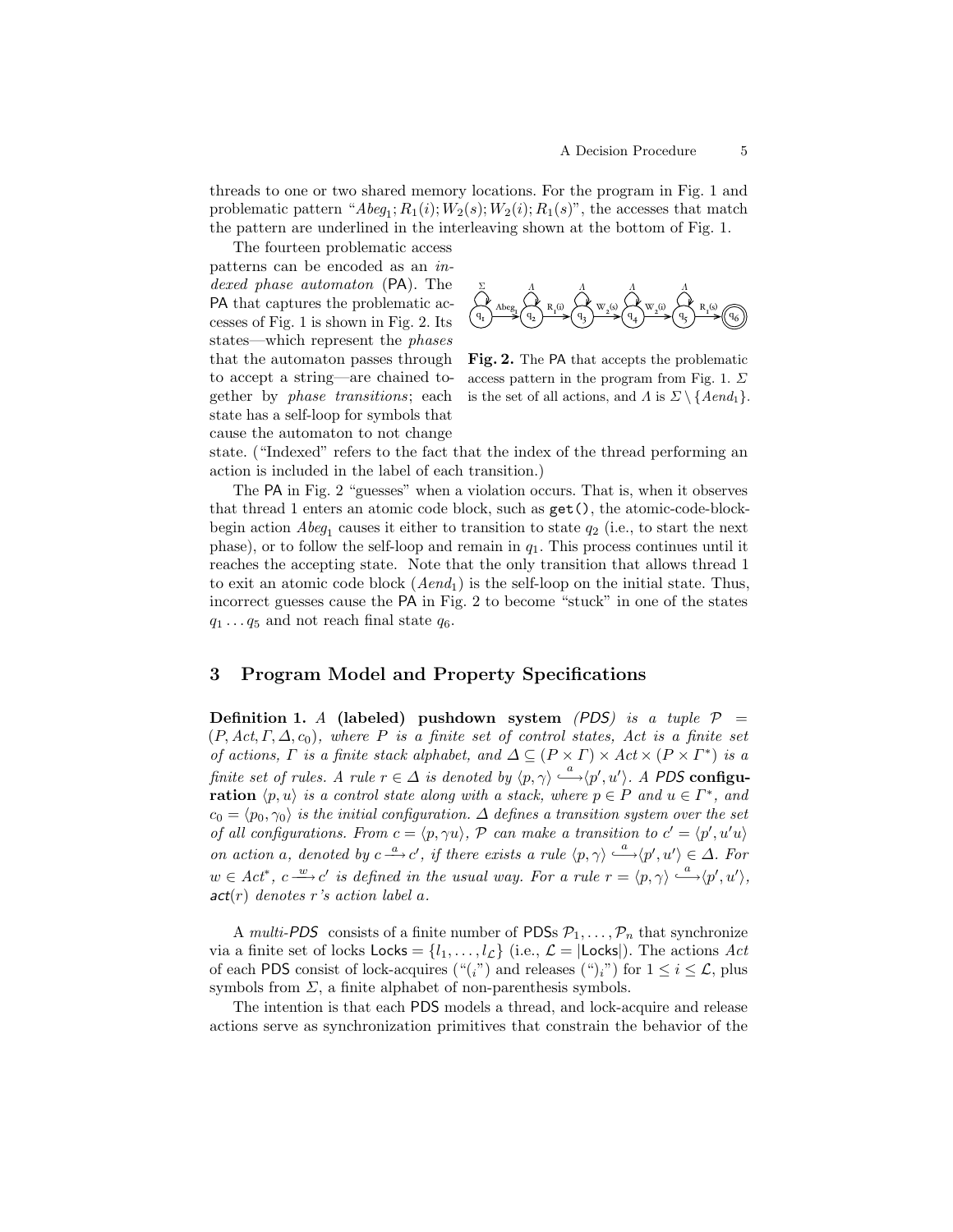multi-PDS. We assume that locks are acquired and released in a well-nested fashion; i.e., locks are released in the opposite order in which they are acquired.

The choice of what actions appear in  $\Sigma$  depends on the intended application. For verifying AS-serializability (see  $\S 2$  and  $\S 7$ ),  $\Sigma$  consists of actions to read and write a shared-memory location m (denoted by  $R(m)$  and  $W(m)$ , respectively), and to enter and exit an atomic code section (Abeg and Aend, respectively).

Formally, a program model is a tuple  $\Pi = (\mathcal{P}_1, \ldots, \mathcal{P}_n, \text{Locks}, \Sigma)$ . A global *configuration*  $g = (c_1, \ldots, c_n, o_1, \ldots, o_\mathcal{L})$  is a tuple consisting of a configuration for each PDS and a valuation that indicates the owner of each lock: for each  $1 \leq i \leq \mathcal{L}, o_i \in \{\perp, 1, \ldots, n\}$  indicates the identity of the PDS that holds lock  $l_i$ . The value  $\perp$  signifies that a lock is currently not held by any PDS. The initial global configuration is  $g_0 = (c_0^1, \ldots, c_0^n, \perp, \ldots, \perp)$ . A global configuration  $g =$  $(c_1, c_2, \ldots, c_n, o_1, \ldots, o_{\mathcal{L}})$  can make a transition to another global configuration  $g' = (c'_1, c_2, \dots, c_n, o'_1, \dots, o'_{\mathcal{L}})$  under the following conditions:

- If  $c_1 \stackrel{a}{\longrightarrow} c'_1$  and  $a \notin \{(i, )_i\}$ , then  $g' = (c'_1, c_2, \ldots, c_n, o_1, \ldots, o_{\mathcal{L}})$ .
- If  $c_1$   $\stackrel{(i)}{\longrightarrow} c'_1$  and  $g = (c_1, c_2, \ldots, c_n, o_1, \ldots, o_{i-1}, \perp, o_{i+1}, \ldots, o_{\mathcal{L}})$ , then  $g'$  =  $(c'_1, c_2, \ldots, c_n, o_1, \ldots, o_{i-1}, 1, o_{i+1}, \ldots, o_{\mathcal{L}}).$
- If  $c_1 \xrightarrow{j_i} c'_1$  and  $g = (c_1, c_2, \ldots, c_n, o_1, \ldots, o_{i-1}, 1, o_{i+1}, \ldots, o_{\mathcal{L}})$ , then  $g' =$  $(c'_1, c_2, \ldots, c_n, o_1, \ldots, o_{i-1}, \perp, o_{i+1}, \ldots, o_{\mathcal{L}}).$

For  $1 \lt j \leq n$ , a global configuration  $(c_1, \ldots, c_j, \ldots, c_n, o_1, \ldots, o_{\mathcal{L}})$  can make a transition to a global configuration  $(c_1, \ldots, c'_j, \ldots, c_n, o'_1, \ldots, o'_\mathcal{L})$  in a similar fashion.

A program property is specified as an indexed phase automaton, defined as follows:

Definition 2. An indexed phase automaton (PA) is a tuple  $(Q, Id, \Sigma, \delta)$ , where Q is a finite, totally ordered set of states  $\{q_1, \ldots, q_{|Q|}\}\$ , Id is a finite set of thread identifiers,  $\Sigma$  is a finite alphabet, and  $\delta \subseteq Q \times Id \times \Sigma \times Q$  is a transition relation. The transition relation  $\delta$  is restricted to respect the order on states: for each transition  $(q_x, i, a, q_y) \in \delta$ , either  $y = x$  or  $y = x + 1$ . We call a transition of the form  $(q_x, i, a, q_{x+1})$  a phase transition. The initial state is  $q_1$ , and the final state is  $q_{|Q|}$ .

The restriction on  $\delta$  in Defn. 2 ensures that the only loops in a PA are "selfloops" on states. We assume that there is only one phase transition of the form  $(q_x, i, a, q_{x+1}) \in \delta, 0 < x < |Q|$ . (A PA that has multiple such transitions can be factored into a set of PAs, each of which satisfy this property.) Finally, we only consider PAs that recognize a non-empty languauge, which means that a PA must have exactly  $(|Q| - 1)$  phase transitions.

For the rest of the paper we consider 2-PDSs, and fix  $\Pi = (\mathcal{P}_1, \mathcal{P}_2, \textsf{Locks}, \Sigma)$ and  $\mathcal{A} = (Q, Id, \Sigma, \delta)$ ; however, the techniques extend easily to any finite number of PDSs, and our implementation handles multiple PDSs (see App. B). Given  $\Pi$  and  $\mathcal{A}$ , the model-checking problem of interest is to determine if there is an execution that begins at the initial global configuration  $g_0$  that drives  $A$  to its accepting state.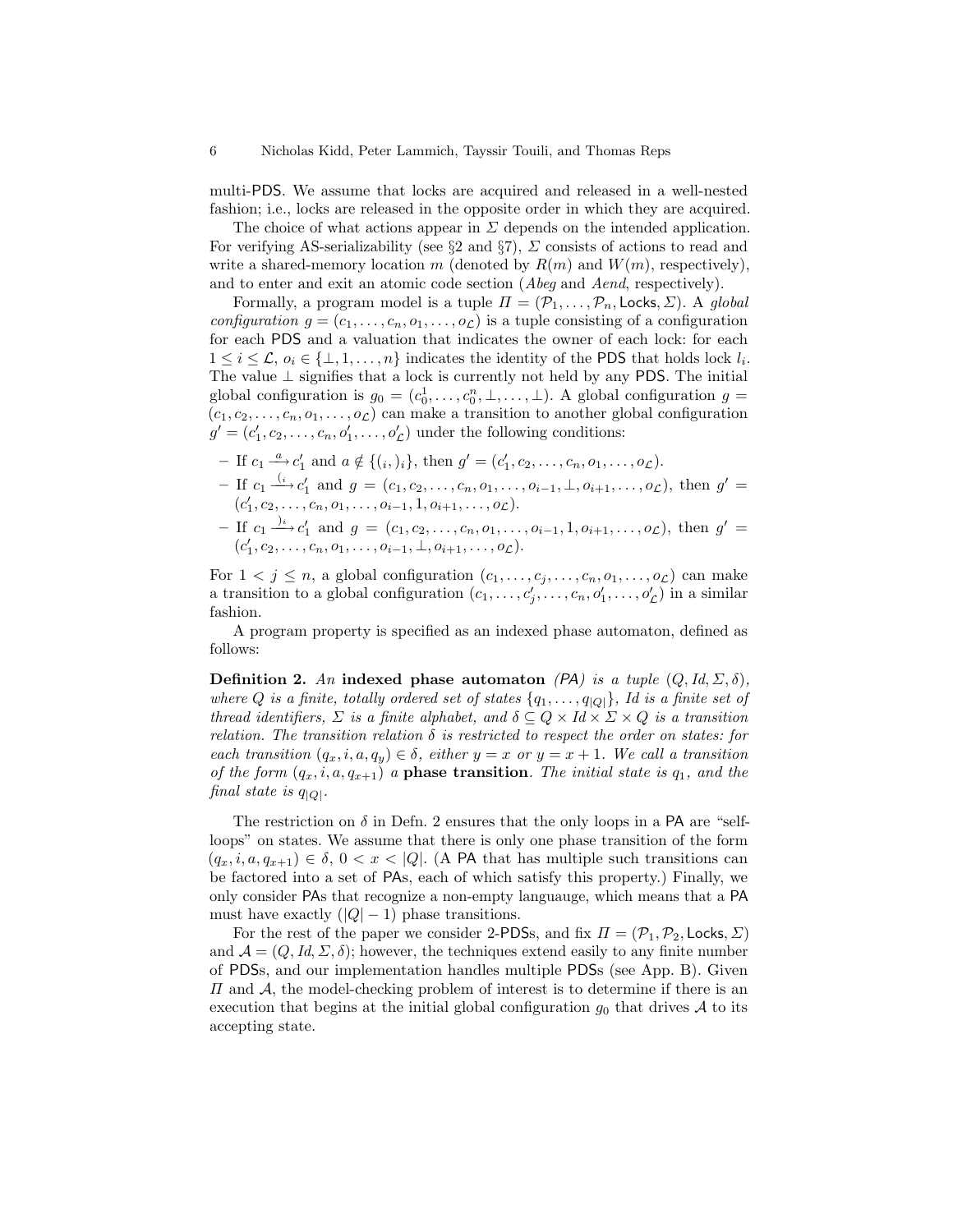## 4 Path Incompatibility

The decision procedure analyzes the PDSs of  $\Pi$  independently, and then checks if two runs exist that can be performed in interleaved parallel fashion under the lock-constrained transitions of  $\Pi$ . To do this, it makes use of a decomposition result, due to Kahlon and Gupta [7, Thm. 1], which we now review.

Suppose that PDS  $\mathcal{P}_k$ , for  $k \in \{1,2\}$ , when started in (single-PDS) configuration  $c_k$  and executed alone, is able to reach configuration  $c'_k$  using the rule sequence  $\rho_k$ . Let LocksHeld $(\mathcal{P}_k,(b_1,b_2,o_1,\ldots,o_{\mathcal{L}}))$  denote  $\{l_i \mid o_i = k\}$ ; i.e., the set of locks held by PDS  $\mathcal{P}_k$  at global configuration  $(b_1, b_2, o_1, \ldots, o_{\mathcal{L}})$ .

Along a rule sequence  $\rho_k$  and for an initially-held lock  $l_i$  and finally-held lock  $l_f$ , we say that the *initial release* of  $l_i$  is the first release of  $l_i$ , and that the final *acquisition* of  $l_f$  is the last acquisition of  $l_f$ . Note that for execution to proceed along  $\rho_k$ ,  $\mathcal{P}_k$  must hold an initial set of locks at  $c_k$  that is a superset of the set of initial releases along  $\rho_k$ ; i.e., not all initially-held locks need be released. Similarly,  $\mathcal{P}_k$ 's final set of locks at  $c'_k$  must be a superset of the set of final acquisitions along  $\rho_k$ .

**Theorem 1.** (Decomposition Theorem [7].) Suppose that PDS  $\mathcal{P}_k$ , when started in configuration  $c_k$  and executed alone, is able to reach configuration  $c'_k$  using the rule sequence  $\rho_k$ . For  $\Pi = (\mathcal{P}_1, \mathcal{P}_2, \textsf{Locks}, \Sigma)$ , there does not exist an interleaving of paths  $\rho_1$  and  $\rho_2$  from global configuration  $(c_1, c_2, o_1, \ldots, o_{\mathcal{L}})$ to global configuration  $(c'_1, c'_2, o'_1, \ldots, o'_{\mathcal{L}})$  iff one or more of the following five conditions hold:

- 1. LocksHeld $(\mathcal{P}_1,(c_1,c_2,o_1,\ldots,o_{\mathcal{L}})) \cap LocksHeld(\mathcal{P}_2,(c_1,c_2,o_1,\ldots,o_{\mathcal{L}})) \neq \emptyset$
- 2. LocksHeld $(\mathcal{P}_1, (c'_1, c'_2, o'_1, \ldots, o'_\mathcal{L})) \cap LocksHeld(\mathcal{P}_2, (c'_1, c'_2, o'_1, \ldots, o'_\mathcal{L})) \neq \emptyset$
- 3. In  $\rho_1$ ,  $\mathcal{P}_1$  releases lock  $l_i$  before it initially releases lock  $l_j$ , and in  $\rho_2$ ,  $\mathcal{P}_2$ releases  $l_j$  before it initially releases lock  $l_i$ .
- 4. In  $\rho_1$ ,  $\mathcal{P}_1$  acquires lock  $l_i$  after its final acquisition of lock  $l_j$ , and in  $\rho_2$ ,  $\mathcal{P}_2$ acquires lock  $l_i$  after its final acquisition of lock  $l_i$ ,
- 5. (a) In  $\rho_1$ ,  $\mathcal{P}_1$  acquires or uses a lock that is held by  $\mathcal{P}_2$  throughout  $\rho_2$ , or
	- (b) in  $\rho_2$ ,  $\mathcal{P}_2$  acquires or uses a lock that is held by  $\mathcal{P}_1$  throughout  $\rho_1$ .

Intuitively, items 3 and 4 capture cycles in the dependence graph of lock operations. That is, when either item is satisfied, a deadlock must occur for all possible interleavings of  $\rho_1$  and  $\rho_2$ , and thus no such interleaving can exist. The remaining items model standard lock semantics: only one thread may hold a lock at a given time.

# 5 Extracting Information from PDS Rule Sequences

To employ Thm. 1, we now develop methods to extract relevant information from a rule sequence  $\rho_k$  for PDS  $\mathcal{P}_k$ . As in many program-analysis problems that involve matched operations [18]—in our case, lock-acquire and lock-release—it is useful to consider *semi-Dyck languages* [19]: languages of matched parentheses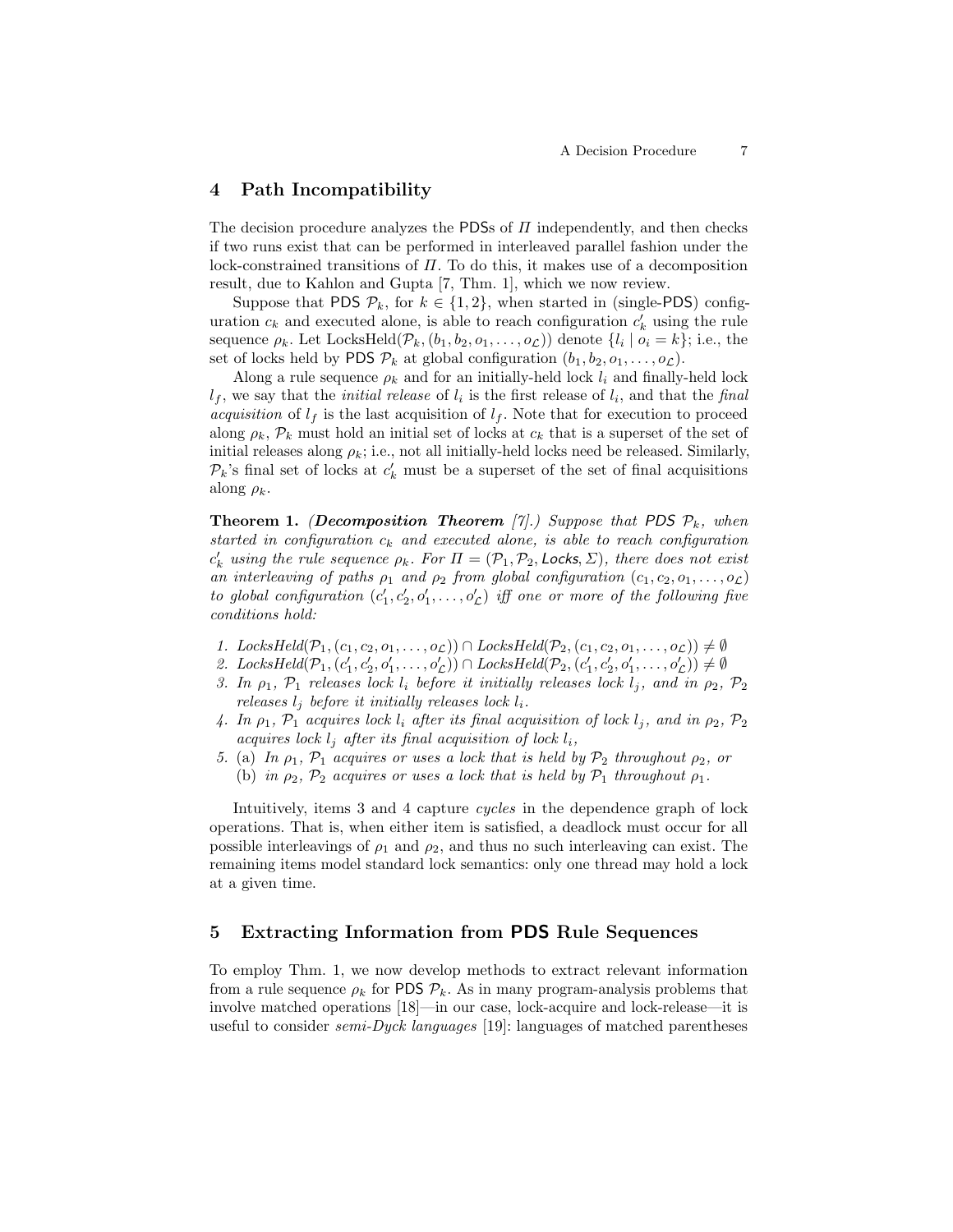in which each parenthesis symbol is one-sided. That is, the symbols "(" and ")" match in the string "()", but do not match in " $($ ".<sup>8</sup>

Let  $\Sigma$  be a finite alphabet of non-parenthesis symbols; The semi-Dyck language of well-balanced parentheses over  $\Sigma \cup \{(i, j) \mid 1 \leq i \leq \mathcal{L}\}\)$  can be defined by the following context-free grammar, where  $e$  denotes a member of  $\Sigma$ :

matched  $\rightarrow \epsilon$  | e matched |  $(i \text{ matched})_i$  matched [for  $1 \leq i \leq \mathcal{L}$ ] Because we are interested in paths that can begin and end while holding a set of locks, we define the following partially-matched parenthesis languages:

unbal $R \rightarrow \epsilon$  | unbal $R$  matched )<sub>i</sub> unbal $L \rightarrow \epsilon$  | (i matched unball The language of words that are possibly unbalanced on each end is defined by

 $suffixPrefix \rightarrow unball$  matched unball

*Example 1.* Consider the following  $\text{suffixPrefix}$  string, in which the positions between symbols are marked A–W. Its unbalR, matched, and unbalL components are the substrings A–N, N–P, and P–W, respectively.

Ab )1 Bb (2 Cb )2 Db )3 bE (2 bF (4 Gb (5 Hb )5 bI )4 bJ (6 Kb )6 bL )2 Mb )7 Nb (6 Ob )6 bP (4 Qb (2 Rb )2 bS (2 Tb (7 Ub )7 Vb (8 Wb

Let  $w_k \in L(suffixPrefix)$  be the word formed by concatenating the action symbols of the rule sequence  $\rho_k$ . One can see that to use Thm. 1, we merely need to extract the relevant information from  $w_k$ . That is, items 3 and 4 require extracting (or recording) information from the unbalR and unbalL portions of  $w_k$ . respectively; item 5 requires extracting information from the matched portion of  $w_k$ ; and items 1 and 2 require extracting information from the initial and final parse configurations of  $w_k$ .

The information is obtained using acquisition histories (AH) and release histories (RH) for locks, as well as  $\rho_k$ 's release set (R), use set (U), acquisition set (A), and held-throughout set (HT).

- The *acquisition history* (AH) [7] for a finally-held lock  $l_i$  is the union of the set  $\{l_i\}$  with the set of locks that are acquired (or acquired and released) after the final acquisition of  $l_i$ <sup>9</sup>
- The release history (RH) [7] of an initially-held lock  $l_i$  is the union of the set  ${l_i}$  with the set of locks that are released (or acquired and released) before the initial release of  $l_i$ .
- The *release set*  $(R)$  is the set of initially-released locks.
- The use set (U) is the set of locks that form the matched part of  $w_k$ .
- The *acquisition set*  $(A)$  is the set of finally-acquired locks.
- The held-throughout set  $(HT)$  is the set of initially-held locks that are not released.

<sup>8</sup> The language of interest is in fact regular because the locks are non-reentrant. However, the semi-Dyck formulation provides insight into how one extracts the relevant information from a rule sequence.

<sup>&</sup>lt;sup>9</sup> This is a slight variation from [7]; we include  $l_i$  in the acquisition history of lock  $l_i$ .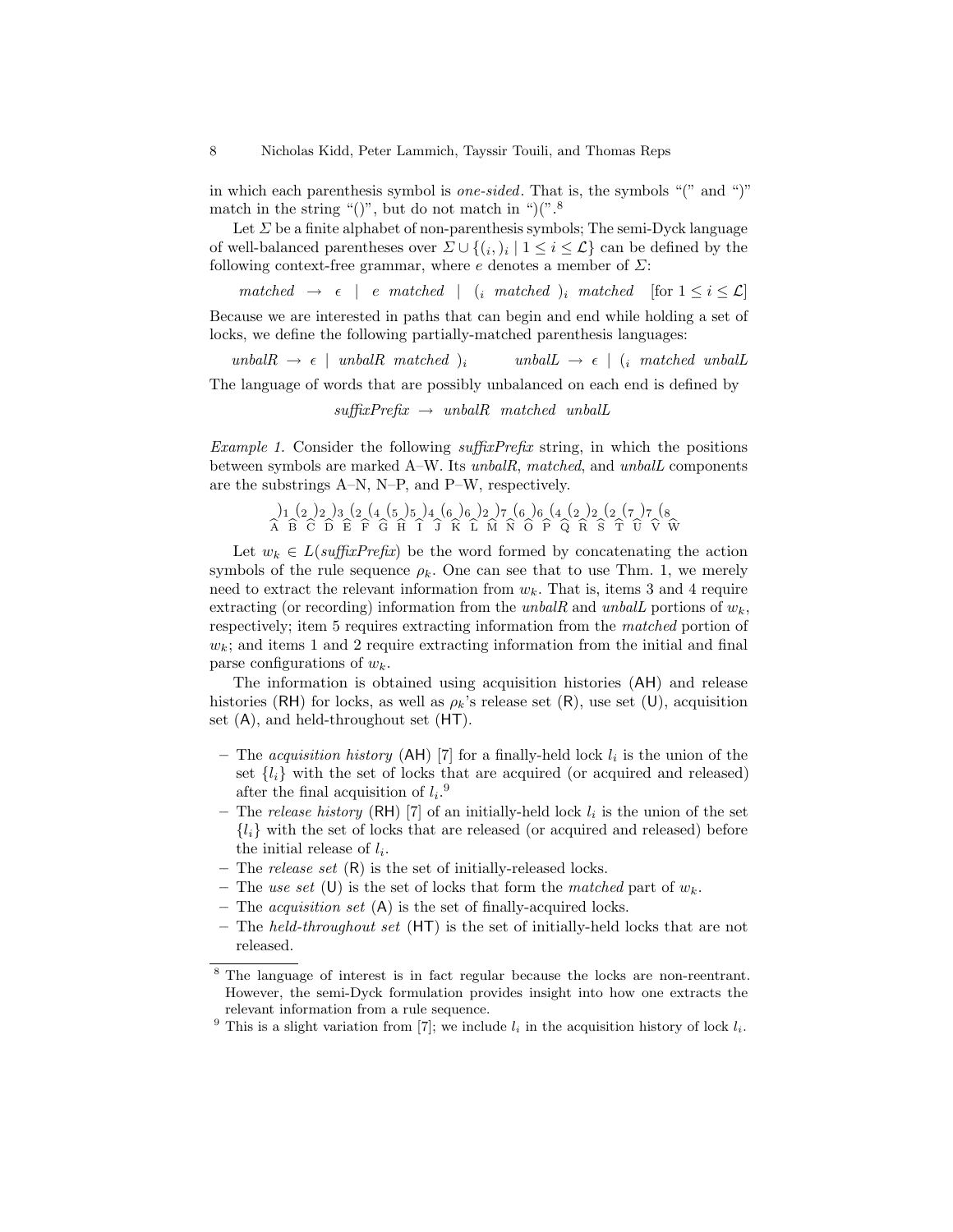A lock history is a six-tuple  $(R, \widehat{RH}, U, \widehat{AH}, A, HT)$ , where R, U, A, and HT are the sets defined above, and  $\widehat{AH}(\widehat{RH})$  is a tuple of  $\mathcal L$  acquisition (release) histories, one for each lock  $l_i$ ,  $1 \leq i \leq \mathcal{L}$ . Let  $\rho = [r_1, \ldots, r_n]$  be a rule sequence that drives a PDS from some starting configuration to an ending configuration, and let  $\mathcal I$  be the set of locks held at the beginning of  $\rho$ . We define an abstraction function  $\eta(\rho, \mathcal{I})$  from rule sequences and initially-held locks to lock histories;  $\eta(\rho, \mathcal{I})$  uses an auxiliary function, post, which tracks R,  $\widehat{RH}$ , U,  $\widehat{AH}$ , A, and HT for each successively longer prefix.

 $\eta([.,\mathcal{I}) = (\emptyset, \emptyset^{\mathcal{L}}, \emptyset, \emptyset^{\mathcal{L}}, \emptyset, \mathcal{I})$  $\eta([r_1,\ldots,r_n],\mathcal{I}) = \mathsf{post}(\eta([r_1,\ldots,r_{n-1}],\mathcal{I}),\mathsf{act}(r_n)),$  where post( $(R, \widehat{RH}, U, \widehat{AH}, A, HT), a$ ) =<br>  $( (R, \widehat{RH}, U, \widehat{AH}, A, HT)$  $\left($  (R, RH, U, AH, A, HT) if  $a \notin \{(i, i)\}$  $\begin{array}{c} \hline \end{array}$  $\begin{array}{c} \hline \rule{0pt}{2.2ex} \rule{0pt}{2.2ex} \rule{0pt}{2.2ex} \rule{0pt}{2.2ex} \rule{0pt}{2.2ex} \rule{0pt}{2.2ex} \rule{0pt}{2.2ex} \rule{0pt}{2.2ex} \rule{0pt}{2.2ex} \rule{0pt}{2.2ex} \rule{0pt}{2.2ex} \rule{0pt}{2.2ex} \rule{0pt}{2.2ex} \rule{0pt}{2.2ex} \rule{0pt}{2.2ex} \rule{0pt}{2.2ex} \rule{0pt}{2.2ex} \rule{0pt}{2.2ex} \rule{0pt}{2.2ex} \$  $(R, \widehat{RH}, U, \widehat{AH}', A \cup \{l_i\}, HT)$  if  $a = (i$ where  $\widehat{AH}'[j] =$  $\sqrt{ }$ J  $\mathcal{L}$  ${l_i}$  if  $j = i$ Ø if  $j \neq i$  and  $l_j \notin A$  $AH[j] \cup \{l_i\}$  if  $j \neq i$  and  $l_j \in A$  $(R, \widehat{RH}, U \cup \{l_i\}, \widehat{AH}', A \setminus \{l_i\}, HT \setminus \{l_i\})$  if  $a = j_i$  and  $l_i \in A$ where  $\widehat{AH}'[j] = \begin{cases} \emptyset & \text{if } j = i \\ \widehat{AH}[j] & \text{otherwise} \end{cases}$  $AH[j]$  otherwise  $(R \cup \{l_i\}, \widehat{RH}', \mathsf{U}, \widehat{AH}, \mathsf{A}, \mathsf{HT}\setminus\{l_i\})$  if  $a = j_i$  and  $l_i \notin \mathsf{A}$ where  $\widehat{\text{RH}}'[j] = \begin{cases} \{l_i\} \cup \text{U} \cup \text{R} & \text{if } j = i \\ \widehat{\text{RH}}[i] & \text{otherwise} \end{cases}$  $RH[j]$  otherwise

Example 2. Suppose that  $\rho$  is a rule sequence whose labels spell out the string from Example 1, and  $\mathcal{I} = \{1, 3, 7, 9\}$ . Then  $\eta(\rho, \mathcal{I})$  returns the following lock history (only lock indices are written):

 $( \{1, 3, 7\}, \{1\}, \emptyset, \{1, 2, 3\}, \emptyset, \emptyset, \{1, 2, 3, 4, 5, 6, 7\}, \emptyset, \emptyset), \ \{6\}, \{0, 4, 2, 3, 4, 5, 6, 7\}, \emptyset, \{8\}, \emptyset), \ \{1, 2, 3, 4, 5, 6, 7\}, \emptyset, \{8\}, \emptyset),$  $\{6\}, \quad \langle \emptyset, \{2, 7, 8\}, \emptyset, \{2, 4, 7, 8\}, \emptyset, \emptyset, \emptyset, \emptyset, \{2, 4, 8\}, \{3\}\rangle, \{2, 4, 8\}, \{9\}\rangle.$ 

Note: R and A are included above only for clarity; they can be recovered from RH and AH, as follows:  $R = \{i | \tilde{R}H[i] \neq \emptyset\}$  and  $A = \{i | \tilde{A}H[i] \neq \emptyset\}$ . In addition, from  $LH = (R, \widehat{RH}, U, \widehat{AH}, A, HT)$ , it is easy to see that the set  $\mathcal I$  of initially-held locks is equal to  $(R \cup HT)$ , and the set of finally-held locks is equal to  $(A \cup HT)$ .

**Definition 3.** Lock histories  $LH_1 = (R_1, \widehat{RH}_1, U_1, \widehat{AH}_1, A_1, HT_1)$  and  $LH_2 =$  $(R_2, \widehat{RH}_2, U_2, \widehat{AH}_2, A_2, HT_2)$  are compatible, denoted by Compatible(LH<sub>1</sub>, LH<sub>2</sub>), iff all of the following five conditions hold:

 $1.(R_1\cup HT_1)\cap (R_2\cup HT_2)=\emptyset \hspace{1cm} 2.(A_1\cup HT_1)\cap (A_2\cup HT_2)=\emptyset$ 3.  $\overline{\beta}$  i, j .  $l_j \in AH_1[i] \land l_i \in AH_2[j]$  4.  $\overline{\beta}$  i, j .  $l_j \in RH_1[i] \land l_i \in RH_2[j]$ <br>5.  $(A_1 \cup U_1) \cap HT_2 = \emptyset \land (A_2 \cup U_2) \cap HT_1 = \emptyset$ 

Each conjunct verifies the absence of the corresponding incompatibility condition from Thm. 1: conditions 1 and 2 verify that the initially-held and finally-held locks of  $\rho_1$  and  $\rho_2$  are disjoint, respectively; conditions 3 and 4 verify the absence of cycles in the acquisition and release histories, respectively; and condition 5 verifies that  $\rho_1$  does not use a lock that is held throughout in  $\rho_2$ , and vice versa.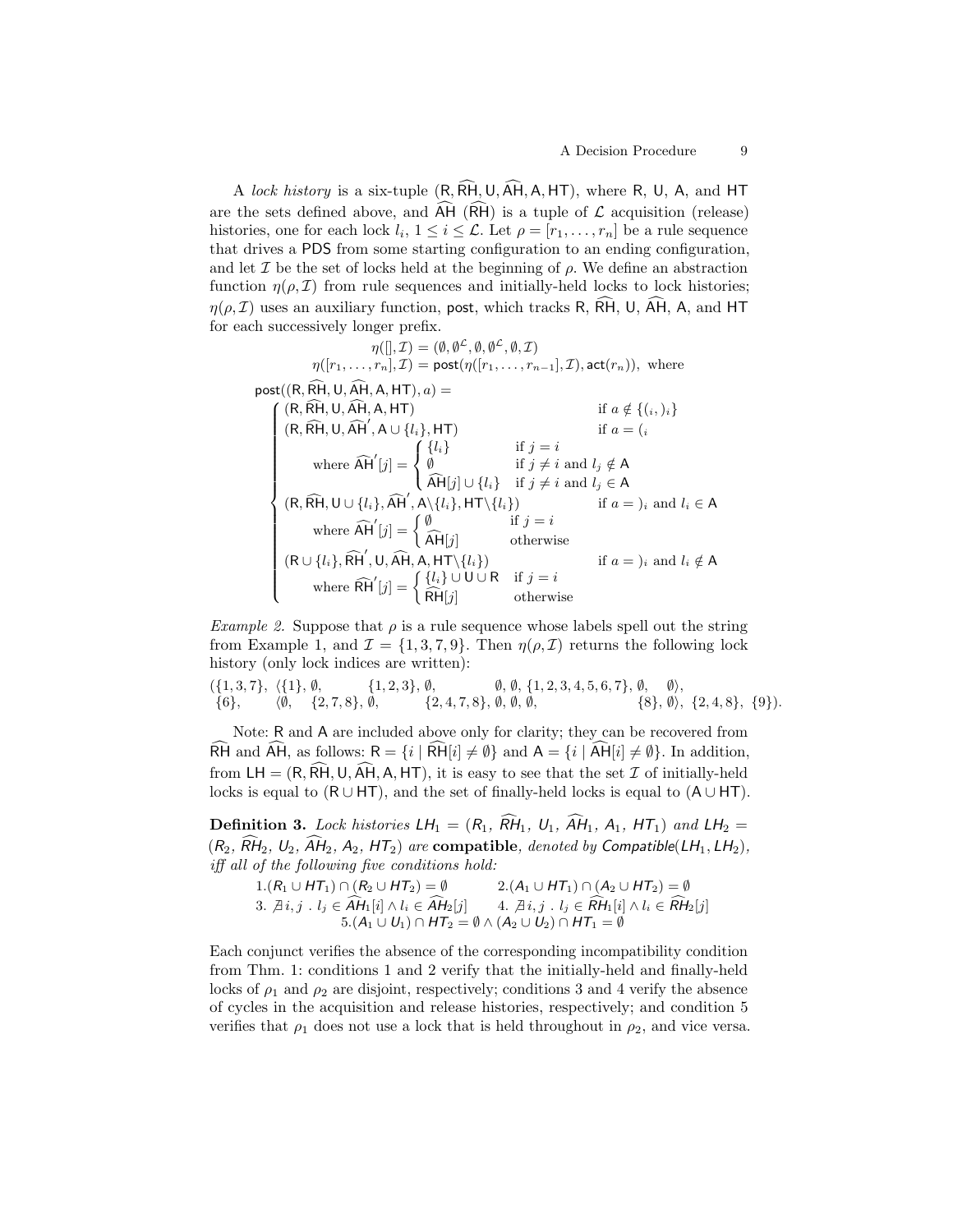

Fig. 3. Π: bad interleaving of Fig. 2, showing only the actions that cause a phase transition. 1: the same interleaving from Thread 1's point of view. The dashed boxes show where Thread 1 guesses that Thread 2 causes a phase transition. 2: the same but from Thread 2's point of view and with the appropriate guesses.

## 6 The Decision Procedure

As noted in §4, the decision procedure analyzes the PDSs independently. This decoupling of the PDSs has two consequences.

First, when  $\mathcal{P}_1$  and A are considered together, independently of  $\mathcal{P}_2$ , they cannot directly "observe" the actions of  $\mathcal{P}_2$  that cause A to take certain phase transitions. Thus,  $P_1$  must guess when  $P_2$  causes a phase transition, and vice versa for  $\mathcal{P}_2$ . An example of the guessing is shown in Fig. 3. The interleaving labeled " $\Pi$ " is the bad interleaving from Fig. 2, but focuses on only the PDS actions that cause phase transitions. The interleaving labeled "1" shows, via the dashed boxes, where  $P_1$  guesses that  $P_2$  caused a phase transition. Similarly, the interleaving labeled "2" shows the guesses that  $\mathcal{P}_2$  must make.

Second, a post-processing step must be performed to ensure that only those behaviors that are consistent with the lock-constrained behaviors of  $\Pi$  are considered. For example, if  $\mathcal{P}_1$  guesses that  $\mathcal{P}_2$  performs the  $W_2(s)$  action to make the PA transition from state  $q_3$  to state  $q_4$  (the dashed box for interleaving "1" in Fig. 3) while it is still executing the empty() method (see Fig. 2), the behavior is inconsistent with the semantics of  $\Pi$ . This is because both threads would hold the lock associated with the shared "Stack s" object. The post-processing step ensures that such behaviors are not allowed.

#### 6.1 Combining a PDS with a PA

We now present a construction that combines a PDS  $\mathcal P$  with a PA  $\mathcal A$  to form a new PDS  $\mathcal{P}^{\mathcal{A}}$ . The resulting PDS  $\mathcal{P}^{\mathcal{A}}$  is an unlabeled PDS.  $\mathcal{L}\mathcal{H}$  denotes the set of all lock histories;  $\widehat{\mathcal{LH}} = \mathcal{LH}^{|Q|}$  denotes the set of all tuples of lock histories of length  $|Q|$ . We denote a typical lock history by  $L$ H, and a typical tuple of lock histories by LH. LH[i] denotes the  $i^{th}$  component of LH.

The construction uses tuples of lock histories because when a phase transition occurs along a path in  $\mathcal{P}_i^{\mathcal{A}}$ 's transition system, it is necessary to remember the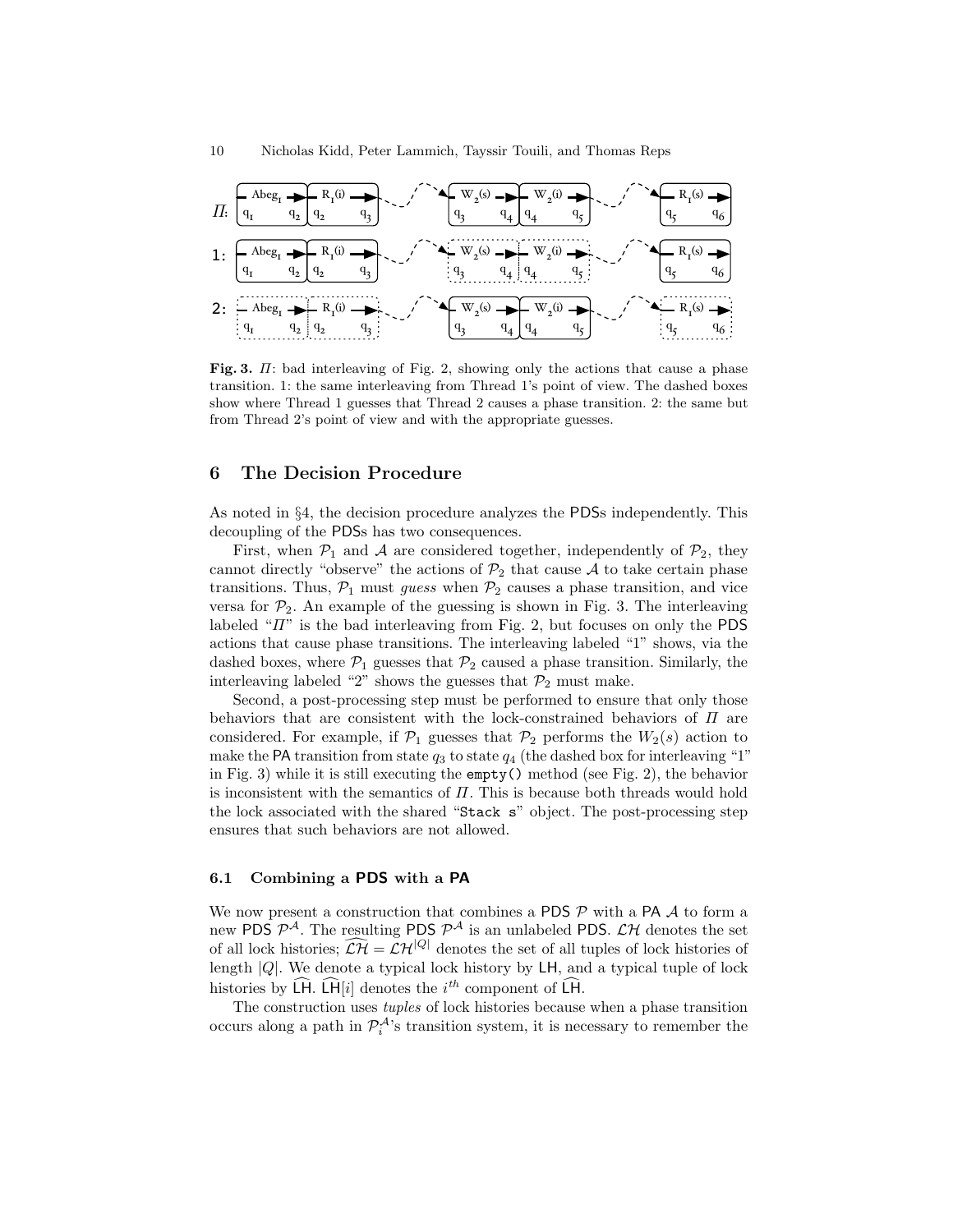lock history of the path taken during the current phase. A tuple maintains the sequence of lock histories for one or more paths taken through a sequence of phases. These are used later to check whether some scheduling of an execution of  $\Pi$  can actually perform all of the required phase transitions.

Our construction makes use of the phase-transition function on LHs defined as follows: ptrans $((R, \tilde{R}H, U, \tilde{A}H, A, HT)) = (\emptyset, \emptyset^{\mathcal{L}}, \emptyset, \emptyset^{\mathcal{L}}, \emptyset, A \cup HT)$ . This function is used to encode the start of a new phase: the set of initially-held locks is the set of locks held at the end of the previous phase.

Let  $\mathcal{P}_i=(P_i,Act_i,\Gamma_i,\Delta_i,\langle p_0,\gamma_0\rangle)$  be a PDS, Locks be a set of locks of size  $\mathcal{L}, \mathcal{A} = (Q, Id, \Sigma, \delta)$  be a PA, and  $\widehat{\mathsf{LH}}$  be a tuple of lock histories of length  $|Q|$ . We define the PDS  $P_i^{\mathcal{A}} = (P_i^{\mathcal{A}}, \emptyset, \Gamma_i, \Delta_i^{\mathcal{A}}, \langle p_0^{\mathcal{A}}, \gamma_0 \rangle),$  where  $P_i^{\mathcal{A}} \subseteq P_i \times Q \times \widehat{\mathcal{L}}\widehat{\mathcal{H}}$ . The initial control state is  $p_0^{\mathcal{A}} = (p_0, q_1, \widehat{\mathsf{L}}\mathsf{H}_{\emptyset})$ , where  $\widehat{\mathsf{L}}\mathsf{H}_{\emptyset}$  is the lock-history tuple  $(\emptyset, \emptyset^{\mathcal{L}}, \emptyset, \emptyset^{\mathcal{L}}, \emptyset, \emptyset)^{|Q|}$ . Each rule  $r \in \Delta_i^{\mathcal{A}}$  performs only a *single* LH, at an index x determined by a transition in  $\delta$ . The update is denoted by  $\widehat{\text{LH}}[x \mapsto e]$ , where e evaluates to an LH. Two kinds of rules are introduced to account for whether a transition in  $\delta$  is a phase transition or not:

- 1. Non-phase Transitions:  $\widehat{H}' = \widehat{H}[x \mapsto \mathsf{post}(\widehat{H}[x], a)].$ 
	- (a) For each rule  $\langle p, \gamma \rangle \stackrel{a}{\longrightarrow} \langle p', u \rangle \in \Delta_i$  and transition  $(q_x, i, a, q_x) \in \delta$ , there is a rule  $r = \langle (p, q_x, \widehat{\mathsf{LP}}), \gamma \rangle \longrightarrow \langle (p', q_x, \widehat{\mathsf{LP}}'), u \rangle \in \Delta_i^{\mathcal{A}}$ .
	- (b) For each rule  $\langle p, \gamma \rangle \stackrel{a}{\longrightarrow} \langle p', u \rangle \in \Delta_i$ ,  $a \in \{(k, k)\}$ , and each  $q_x \in Q$ , there is a rule  $r = \langle (p, q_x, \widehat{\mathsf{LH}}), \gamma \rangle \longrightarrow \langle (p', q_x, \widehat{\mathsf{LH}}'), u \rangle \in \Delta_i^{\mathcal{A}}$ .
- 2. Phase Transitions:  $\widehat{LH}' = \widehat{LH}[(x+1) \mapsto \text{ptrans}(\widehat{LH}[x])].$ 
	- (a) For each rule  $\langle p, \gamma \rangle \stackrel{a}{\longleftrightarrow} \langle p', u \rangle \in \Delta_i$  and transition  $(q_x, i, a, q_{x+1}) \in \delta$ , there is a rule  $r = \langle (p, q_x, \widehat{\mathsf{LH}}), \gamma \rangle \longrightarrow \langle (p', q_{x+1}, \widehat{\mathsf{LH}}'), u \rangle \in \Delta_i^{\mathcal{A}}$ .
	- (b) For each transition  $(q_x, j, a, q_{x+1}) \in \delta, j \neq i$ , and for each  $p \in P_i$  and  $\gamma \in \Gamma_i$ , there is a rule  $r = \langle (p, q_x, \widehat{\mathsf{LP}}), \gamma \rangle \longrightarrow \langle (p, q_{x+1}, \widehat{\mathsf{LP}}'), \gamma \rangle \in \Delta^{\mathcal{A}}.$

Rules defined by item  $1(a)$  make sure that  $\mathcal{P}_i^{\mathcal{A}}$  is constrained to follow the self-loops on PA state  $q_x$ . Rules defined by item 1(b) allow for  $\mathcal{P}_i^{\mathcal{A}}$  to perform lock acquires and releases. Recall that the language of a PA is only over the non-parenthesis alphabet  $\Sigma$ , and does not constrain the locking behavior. Consequently, a phase transition cannot occur when  $\mathcal{P}_i^{\mathcal{A}}$  is acquiring or releasing a lock. Rules defined by item 2(a) handle phase transitions caused by  $\mathcal{P}_i^{\mathcal{A}}$ . Finally, rules defined by item 2(b) implement  $\mathcal{P}_i^{\mathcal{A}}$ 's guessing that another PDS  $\mathcal{P}_j^{\mathcal{A}}, j \neq i$ , causes a phase transition, in which case  $\mathcal{P}_{i}^{\mathcal{A}}$  has to move to the next phase, as well.

#### 6.2 Checking Path Compatibility

For a generated PDS  $\mathcal{P}_k^{\mathcal{A}}$ , we are interested in the set of paths that begin in the initial configuration  $\langle p_0^{\mathcal{A}}, \gamma_0 \rangle$  and drive A to its final state  $q_{|Q|}$ . Each such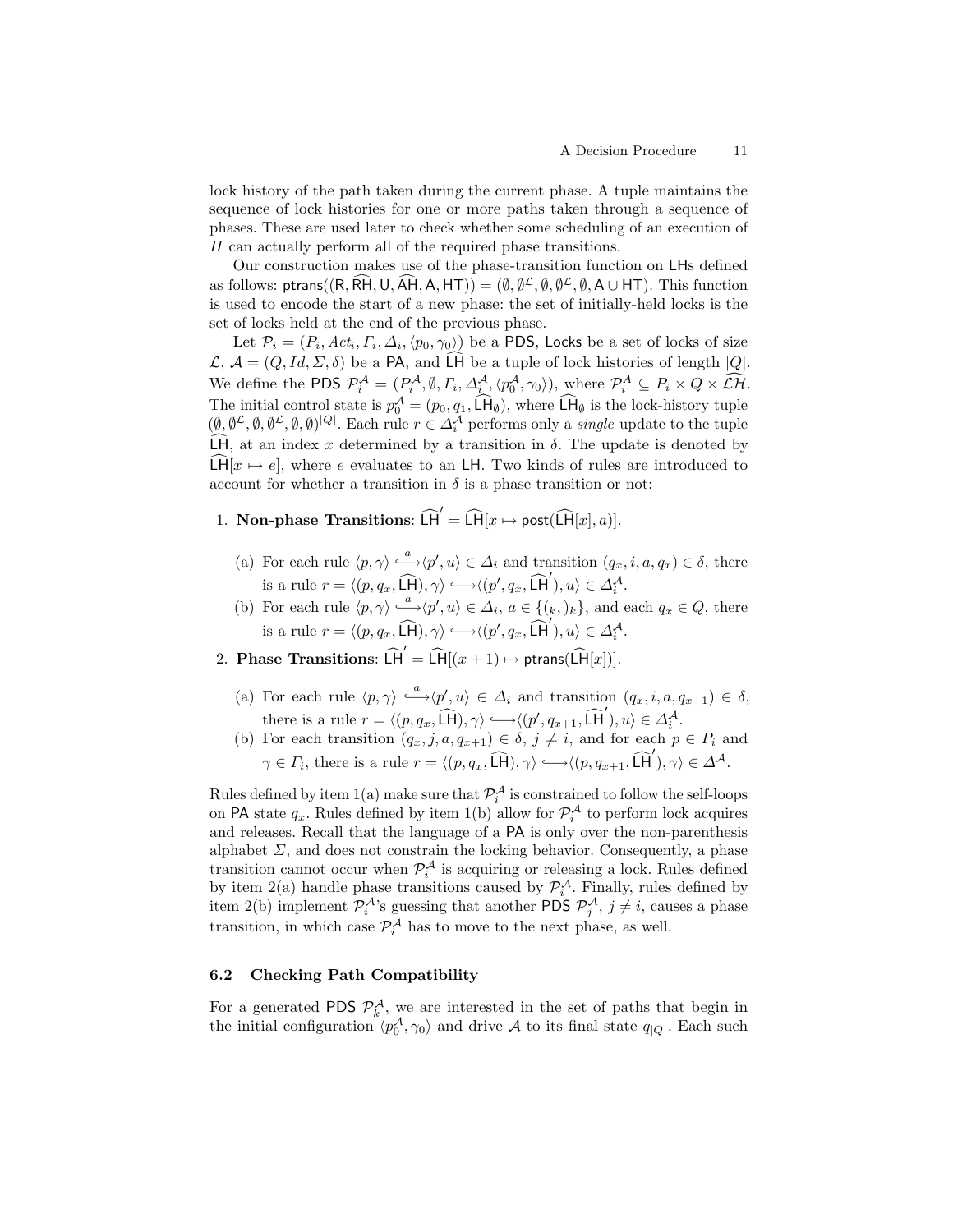12 Nicholas Kidd, Peter Lammich, Tayssir Touili, and Thomas Reps input : A 2-PDS  $\Pi = (\mathcal{P}_1, \mathcal{P}_2, \text{Locks}, \Sigma)$  and a PA A. output:  $true$  if  $\Pi$  can drive  $\mathcal A$  to its final state.  $\mathbf{1} \ \mathsf{let} \ \mathcal{A}_{post^*}^1 \leftarrow post^*_{\mathcal{P}_1^{\mathcal{A}}}; \mathsf{let} \ \mathcal{A}_{post^*}^2 \leftarrow post^*_{\mathcal{P}_2^{\mathcal{A}}};$ **2** foreach  $p_1 \in P_1$ ,  $\widehat{LH}_1$  s.t.  $\exists u_1 \in \Gamma_1^* : \langle (p_1, q_{|Q|}, \widehat{LH}_1), u_1 \rangle \in L(\mathcal{A}_{post^*}^1)$  do  $\texttt{for} \ \texttt{each} \ p_2 \in P_2, \ \widehat{\cancel{LH}}_2 \ \texttt{s.t.} \ \exists u_2 \in \Gamma_2^*: \langle (p_2, q_{|Q|}, \widehat{\cancel{LH}}_2), u_2 \rangle \in L(\mathcal{A}_{post^*}^2) \ \texttt{do}$ 4 if Compatible( $\widehat{LH}_1$ ,  $\widehat{LH}_2$ ) then<br>5 eturn *true*;  $\vert$  return true;

6 return false;

Algorithm 1: The decision procedure. The two tests of the form " $\exists u_k \in \Gamma_k^*$ :  $\langle (p_k, q_{|Q|}, \tilde{\mathsf{L}}\mathsf{H}_k), u_k \rangle \in L(\mathcal{A}_{post*}^k)$ " can be performed by finding any path in  $\mathcal{A}_{post*}^k$  from state  $(p_k, q_{\vert Q \vert}, \mathsf{LH}_k)$  to the final state.

path ends in some configuration  $\langle (p_k, q_{|Q|}, \widehat{\mathsf{LH}}_k), u \rangle$ , where  $u \in \Gamma^*$ . Let  $\rho_1$  and  $\rho_2$  be such paths from  $\mathcal{P}_1^{\mathcal{A}}$  and  $\mathcal{P}_2^{\mathcal{A}}$ , respectively. To determine if there exists a compatible scheduling for  $\rho_1$  and  $\rho_2$ , we use Thm. 1 on each component of the lock-history tuples LH<sub>1</sub> and LH<sub>2</sub> from the ending configurations of  $\rho_1$  and  $\rho_2$ :

$$
\text{Compute}(\widehat{\text{LH}}_1, \widehat{\text{LH}}_2) \Longleftrightarrow \bigwedge_{i=1}^{|Q|} \text{Compute}(\widehat{\text{LH}}_1[i], \widehat{\text{LH}}_2[i]).
$$

Due to recursion,  $\mathcal{P}_1^{\mathcal{A}}$  and  $\mathcal{P}_2^{\mathcal{A}}$  could each have an infinite number of such paths. However, each path is abstracted as a tuple of lock histories  $LH$ , and there are only a finite number of tuples in  $\widehat{\mathcal{L}\mathcal{H}}$ ; thus, we only have to check a finite number of  $(\tilde{L}H_1, \tilde{L}H_2)$  pairs. For each PDS  $\mathcal{P}^{\mathcal{A}} = (P^{\mathcal{A}}, Act, \Gamma, \Delta, c_0^{\mathcal{A}})$ , we can identify the set of relevant  $\overline{\mathsf{L}}\mathsf{H}$  tuples by computing the set of all configurations that are reachable starting from the initial configuration,  $post^*_{\mathcal{P}^{\mathcal{A}}}(c_0^{\mathcal{A}})$ , using standard automata-based PDS techniques [11, 12]. (Because the initial configuration is defined by the PDS  $\mathcal{P}^{\mathcal{A}}$ , henceforth, we merely write  $post_{\mathcal{P}^{\mathcal{A}}}^*$ .) That is, because the construction of  $\mathcal{P}^{\mathcal{A}}$  removed all labels, we can create a  $\mathcal{P}$ -(multi)-automaton [11]  $A_{post*}$  that accepts exactly the set of configurations  $post_{\mathcal{P}^A}^*$ .

The algorithm to check whether  $\Pi$  can drive  $A$  to its final state is given in Alg. 1.

**Theorem 2.** For multi-PDS  $\Pi = (\mathcal{P}_1, \mathcal{P}_2, \text{Locks}, \Sigma)$  and PA A, there exists an execution of  $\Pi$  that drives  $A$  to its final state iff Alg. 1 returns true.

# 7 A Symbolic Implementation

Alg. 1 solves the multi-PDS model-checking problem for PAs. However, an implementation based on symbolic techniques is required because it would be infeasible to perform the final explicit enumeration step specified in Alg. 1, lines 2–5. One possibility is to use Schwoon's BDD-based PDS techniques [15]; these represent the transitions of a PDS's control-state from one configuration to another as a relation, using BDDs. This approach would work with relations over  $Q \times \mathcal{LH}$ , which requires using  $|Q|^2|\text{LH}|^2$  BDD variables, where  $|\text{LH}| = 2\mathcal{L} + 2\mathcal{L}^2$ .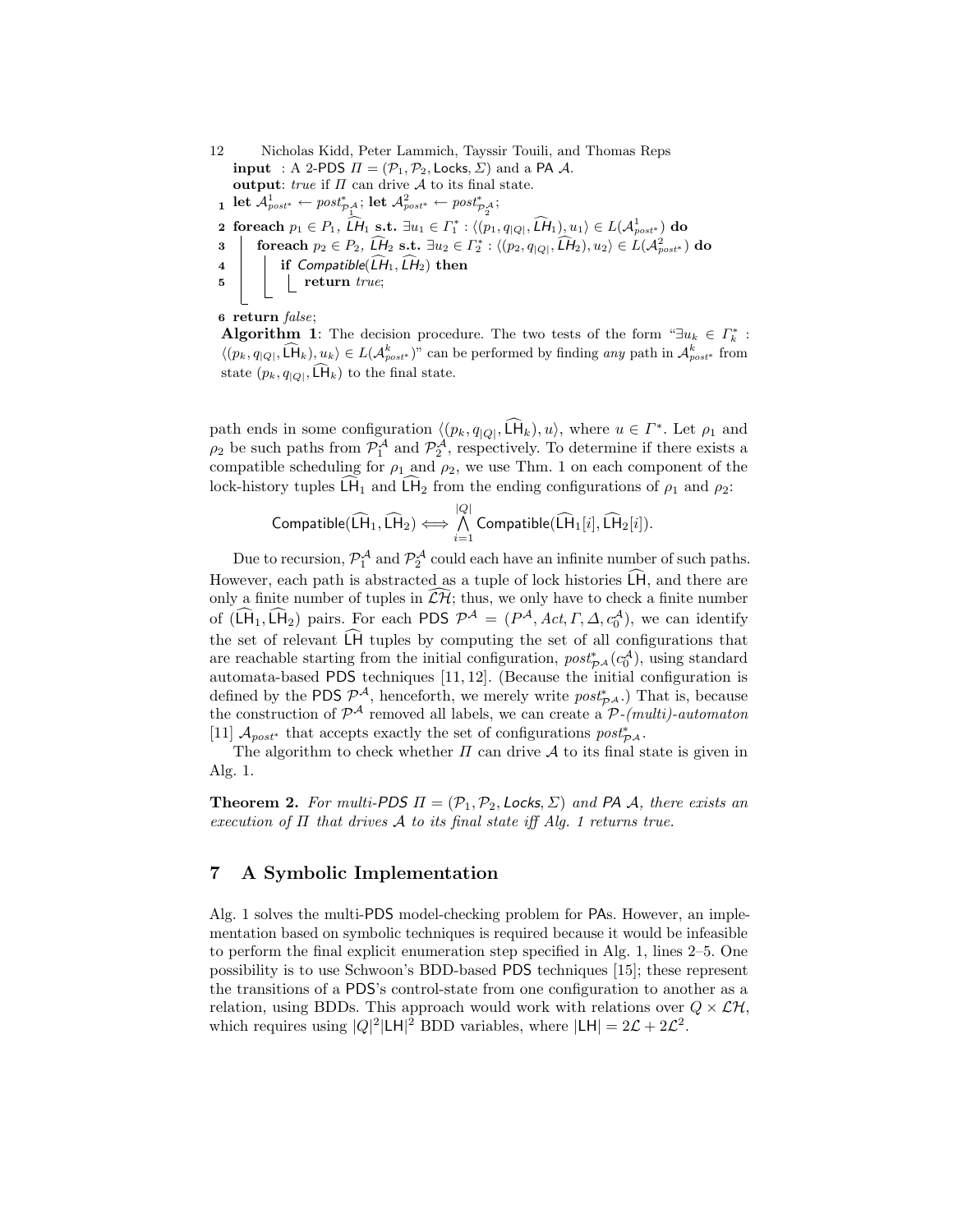This section describes a more economical encoding that needs only  $(|Q|+1)|LH|$ BDD variables. Our approach leverages the fact that when a property is specified with a phase automaton, once a PDS makes a phase transition from  $q_x$  to  $q_{x+1}$ , the first x entries in  $\overline{\mathsf{L}}\mathsf{H}$  tuples are no longer subject to change. In this situation, Schwoon's encoding contains redundant information; our technique eliminates this redundancy.

We explain the more economical approach by defining a suitable weight domain for use with a *weighted PDS* (WPDS) [4, 20]. A WPDS  $W = (\mathcal{P}, \mathcal{S}, f)$ is a PDS  $\mathcal{P} = (P, Act, \Gamma, \Delta, c_0)$  augmented with a *bounded idempotent semiring*  $S = (D, \otimes, \oplus, \overline{1}, \overline{0})$  (see App. C), and a function  $f : \Delta \to D$  that assigns a semiring element  $d \in D$  to each rule  $r \in \Delta$ . When working with WPDSs, the result of a *post*<sup>\*</sup> computation is a *weighted automaton*. For the purposes of this paper, we view the weighted automaton  $A_{post*} = post*_{\mathcal{W}}$  as a function from a regular set of configurations C to the sum-over-all-paths from  $c_0$  to all  $c \in C$ ; i.e.,  $\mathcal{A}_{post^*}(C) = \bigoplus_{i=1}^{\infty} \{v \mid \exists c \in C : c_0 \xrightarrow{r_1...r_n} c, v = f(r_1) \otimes \ldots \otimes f(r_n) \},$  where  $r_1 \ldots r_n$  is a sequence of rules that transforms  $c_0$  into c. For efficient algorithms for computing both  $\mathcal{A}_{post^*}$  and  $\mathcal{A}_{post^*}(C)$ , see [4, 20].

**Definition 4.** Let S be a finite set; let  $A \subseteq S^{m+1}$  and  $B \subseteq S^{p+1}$  be relations of arity  $m + 1$  and  $p + 1$ , respectively. The generalized relational composition of A and B, denoted by "A; B", is the following subset of  $S^{m+p}$ :

 $A \; ; \; B = \{ \langle a_1, \ldots, a_m, b_2, \ldots, b_{p+1} \rangle \; | \; \langle a_1, \ldots, a_m, x \rangle \in A \land \langle x, b_2, \ldots, b_{p+1} \rangle \in B \}.$ 

**Definition 5.** Let S be a finite set, and  $\theta$  be the maximum number of phases of interest. The set of all  $\theta$ -term formal power series over z, with relationvalued coefficients of different arities, is

$$
\mathcal{RFPS}[\mathcal{S}, \theta] = \{ \sum_{i=0}^{\theta-1} c_i z^i \mid c_i \subseteq S^{i+2} \}.
$$

A **monomial** is written as  $c_i z^i$  (all other coefficients are understood to be  $\emptyset$ ); a monomial  $c_0z^0$  denotes a constant. The multi-arity relational weight domain over S and  $\theta$  is defined by  $(RFPS[S,\theta], \times, +, Id, \emptyset)$ , where  $\times$  is polynomial multiplication in which generalized relational composition and ∪ are used to multiply and add coefficients, respectively, and terms  $c_j z^j$  for  $j \ge \theta$  are dropped; + is polynomial addition using  $\cup$  to add coefficients; Id is the constant  $\{\langle s, s \rangle \mid s \in S\} z^0$ ; and  $\emptyset$  is the constant  $\emptyset z^0$ .

We now define the WPDS  $W_i = (\mathcal{P}_i^{\mathcal{W}}, \mathcal{S}, f)$  that results from taking the product of PDS  $\mathcal{P}_i = (P_i, Act_i, \Gamma_i, \Delta_i, \langle p_0, \gamma_0 \rangle)$  and phase automaton  $\mathcal{A} = (Q, Id, \Sigma, \delta)$ . The construction is similar to that in §6.1, i.e., a cross product is performed that pairs the control states of  $\mathcal{P}_i$  with the state space of  $\mathcal{A}$ . The difference is that the lock-history tuples are removed from the control state, and instead are modeled by S, the multi-arity relational weight domain over the finite set  $\mathcal{LH}$  and  $\theta = |Q|$ . We define  $\mathcal{P}_i^{\mathcal{W}} = (P_i \times Q, \emptyset, \Gamma_i, \Delta_i^{\mathcal{W}}, \langle (p_0, q_1), \gamma_0 \rangle)$ , where  $\Delta_i^{\mathcal{W}}$  and f are defined as follows:

1. Non-phase Transitions:  $f(r) = {\langle \text{LH}_1, \text{LH}_2 \rangle | \text{LH}_2 = \text{post}(\text{LH}_1, a) \} z^0$ .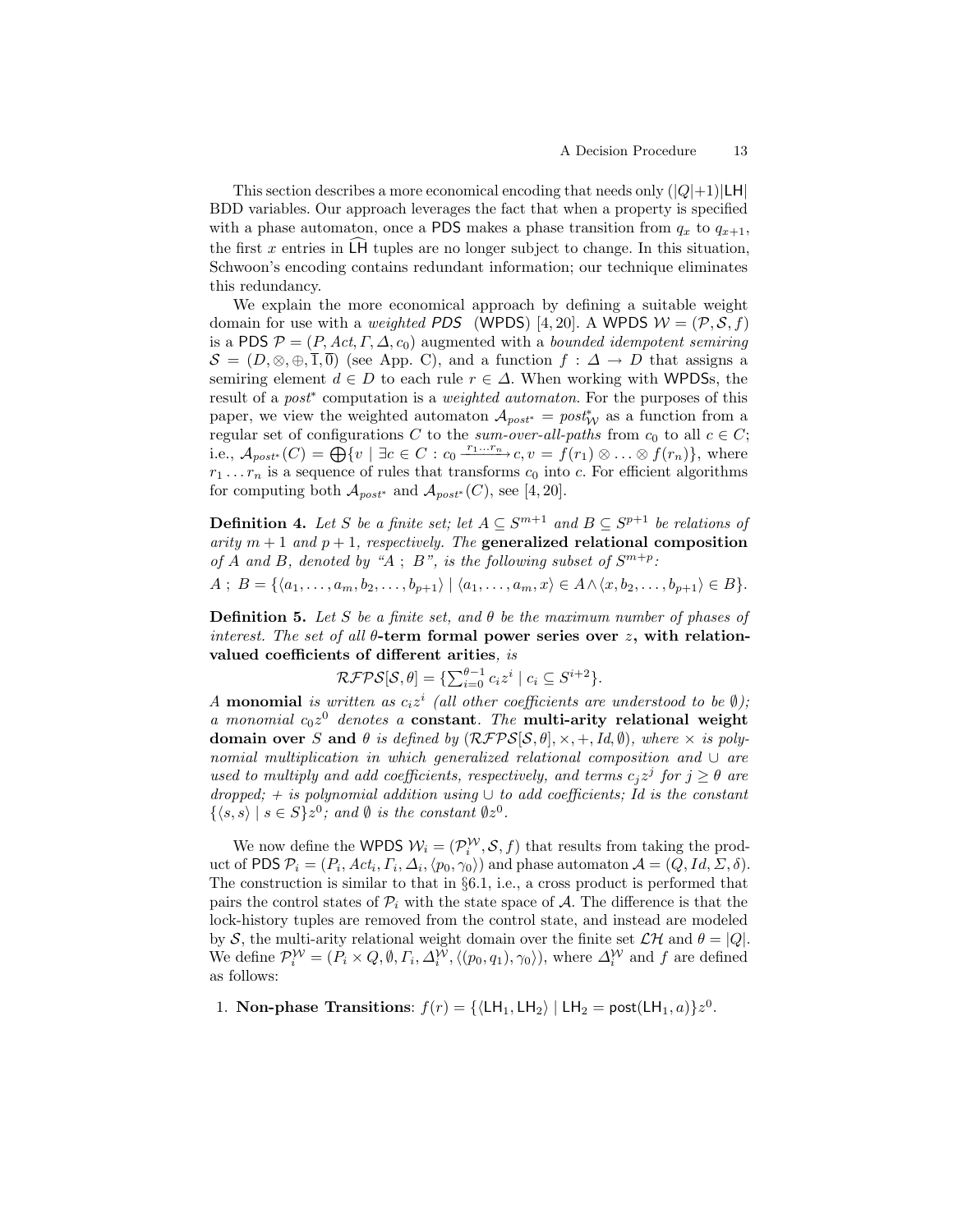input : A 2-PDS  $(\mathcal{P}_1, \mathcal{P}_2, \text{Locks}, \Sigma)$  and a PA A.

output:  $true$  if there is an execution that drives  $A$  to the accepting state.

 $\mathbf{1} \ \mathsf{let} \ \mathcal{A}^1_{post^*} \leftarrow post^*_{\mathcal{W}_1}; \ \mathsf{let} \ \mathcal{A}^2_{post^*} \leftarrow post^*_{\mathcal{W}_2};$ 

2 let  $c_{|Q|-1}^1 z^{|Q|-1} = \mathcal{A}_{post^*}^1 \big( \{ \langle (p_1, q_{|Q|}), u \rangle \mid p_1 \in P_1 \land u \in \Gamma_1^* \} \big);$ 

**3** let  $c_{|Q|-1}^2 z^{|Q|-1} = \mathcal{A}_{post^*}^2 \left( \{ \langle (p_2, q_{|Q|}), u \rangle \mid p_2 \in P_2 \land u \in \Gamma_2^* \} \right);$ 

 $\texttt{4 return } ∃(LH_0, \widehat{LH}_1) \in c^1_{|Q|-1}, \langle LH_0, \widehat{LH}_2\rangle \in c^2_{|Q|-1} : \textit{Computible}(\widehat{LH}_1, \widehat{LH}_2);$ Algorithm 2: The symbolic decision procedure.

- (a) For each rule  $\langle p, \gamma \rangle \stackrel{a}{\longrightarrow} \langle p', u \rangle \in \Delta_i$ ,  $a \in \{(k, k)\}\$ , and for each  $q_x \in Q$ , there is a rule  $r = \langle (p, q_x), \gamma \rangle \longrightarrow \langle (p', q_x), u \rangle \in \Delta_i^{\mathcal{W}}$ .
- (b) For each rule  $\langle p, \gamma \rangle \stackrel{a}{\longrightarrow} \langle p', u \rangle \in \Delta_i$  and transition  $(q_x, i, a, q_x) \in \delta$ , there is a rule  $r = \langle (p, q_x), \gamma \rangle \longrightarrow \langle (p', q_x), u \rangle \in \Delta_i^{\mathcal{W}}$ .
- 2. Phase Transitions:  $f(r) = \{ \langle LH, LH, ptrans(LH) \rangle | LH \in \mathcal{LH} \} z^1$ .
	- (a) For each rule  $\langle p, \gamma \rangle \stackrel{a}{\longleftrightarrow} \langle p', u \rangle \in \Delta_i$  and transition  $(q_x, i, a, q_{x+1}) \in \delta$ , there is a rule  $r = \langle (p, q_x), \gamma \rangle \longrightarrow \langle (p', q_{x+1}), u \rangle \in \Delta_i^{\mathcal{W}}$ .
	- (b) For each transition  $(q_x, j, a, q_{x+1}) \in \delta$ ,  $j \neq i$ , and for each  $p \in P_i$  and  $\gamma \in \Gamma_i$ , there is a rule  $r = \langle (p, q_x), \gamma \rangle \longrightarrow \langle (p, q_{x+1}), \gamma \rangle \in \Delta^{\mathcal{W}}$ .

A multi-arity relational weight domain is parameterized by the quantity  $\theta$ —the maximum number of phases of interest—which we have picked to be |Q|. We must argue that weight operations performed during model checking do not cause this threshold to be exceeded. For configuration  $\langle (p, q_x), u \rangle$  to be reachable from the initial configuration  $\langle (p_0, q_1), \gamma_0 \rangle$  of some WPDS  $\mathcal{W}_i$ , PA A must make a sequence of transitions from states  $q_1$  to  $q_x$ , which means that A goes through exactly  $x - 1$  phase transitions. Each phase transition multiplies by a weight of the form  $c_1 z^1$ ; hence, the weight returned by  $\mathcal{A}_{post^*}(\{\langle (p, q_x), u \rangle\})$  is a monomial of the form  $c_{x-1}z^{x-1}$ . The maximum number of phases in a PA is  $|Q|$ , and thus the highest-power monomial that arises is of the form  $c_{|Q|-1}z^{|Q|-1}$ . (Moreover, during  $\text{post}_{\mathcal{W}_k}^*$  as computed by the algorithm from [20], only monomial-valued weights ever arise.)

Alg. 2 states the algorithm for solving the multi-PDS model-checking problem for PAs. Note that the final step of Alg. 2 can be performed with a single BDD operation.

**Theorem 3.** For multi-PDS  $\Pi = (\mathcal{P}_1, \mathcal{P}_2, \text{Locks}, \Sigma)$  and PA A, there exists an execution of  $\Pi$  that drives  $\mathcal A$  to the accepting state iff Alg. 2 returns true.

# 8 Experiments

Our experiment concerned detecting AS-serializability violations (or proving their absence) in models of concurrent Java programs. The experiment was designed to compare the performance of Alg. 2 against that of the communicating-pushdown system (CPDS) semi-decision procedure from [10]. Alg. 2 was implemented using the Wali WPDS library [21] (the multi-arity relational weight domain is included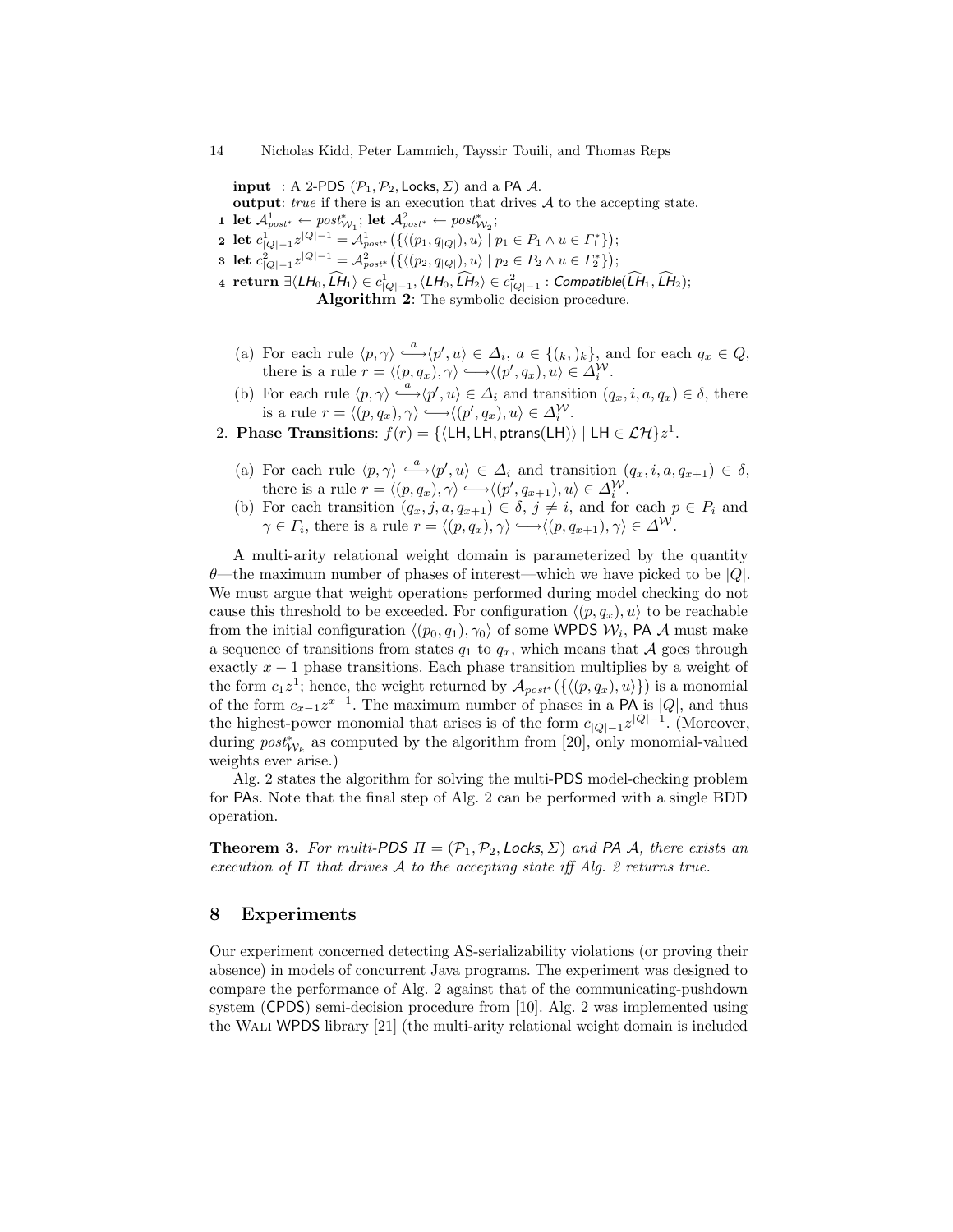in the Wali release 3.0). The weight domain uses the BuDDy BDD library [22]. All experiments were run on a dual-core 3 GHz Pentium Xeon processor with 4 GB of memory.

We analyzed four Java programs from the ConTest benchmark suite [16]. Our tool requires a few source annotations to be added to each program. We have annotated eleven on the twenty-seven programs that ConTest documentation identifies as having "non-atomic" bugs. Our front-end currently handles eight of the eleven (the AST rewriting of [10] currently does not support certain Java constructs). Finally, after abstraction, four of the eight EML models did not use locks, so we did not analyze them further. The four that we used in our study are SoftwareVerificationHW, BugTester, BuggyProgram, and shop.

For each program, the front-end of the EMPIRE tool [10] was used to create an EML program. An EML program has a set of shared-memory locations,  $S_{\text{Mem}}$ , a set of locks,  $S_{\text{Locks}}$ , and a set of EML processes,  $S_{\text{Process}}$ . Five of the fourteen PAs used for detecting AS-serializability violations check behaviors that involve a single shared-memory location; the other nine check behaviors that involve a pair of shared-memory locations. For each of the five PAs that involve a single shared location, we ran one query for each  $m \in S_{\text{Mem}}$ . For each of the nine PAs that involve a pair of shared locations, we ran one query for each  $(m_1, m_2) \in S_{\text{Mem}} \times S_{\text{Mem}}$ . In total, each tool ran 2,147 queries. Fig. 4 shows log-log scatter-plots of the execution times, classified into the 43 queries for which Alg. 2 reported an AS-serializability violation (left-hand graph), and the 2,095 queries for which Alg. 2 verified correctness (right-hand graph).

Although the CPDS-based method is a semi-decision procedure, it is capable of both (i) verifying correctness, and (ii) finding AS-serializability violations [10]. (The third possibility is that it times out.) Comparing the total time to run all queries, Alg. 2 ran 7.5X faster

(136,235 seconds versus 17,728 seconds). The CPDS-based method ran faster than

Alg. 2 on some queries, although never more than about 8X faster; in contrast, Alg. 2 was more than two orders of magnitude faster on some queries. Moreover, the CPDS-based method timed out on about 68% of the queries—both for the ones for which Alg. 2 reported an ASserializability violation (29 timeouts out of 43 queries), as well as the ones for which Alg. 2 verified correctness (1,425 timeouts out of 2,095 queries). Alg. 2 exceeded the 200-second timeout threshold

|             | Query Category |                                                       |  |
|-------------|----------------|-------------------------------------------------------|--|
|             |                | CPDS succeeded CPDS timed out                         |  |
|             |                | Alg. 2 succeeded Alg. 2 succeeded                     |  |
| Impl.       |                | $(685 \text{ of } 2,147)$ $(1,453 \text{ of } 2,147)$ |  |
| <b>CPDS</b> | 6,006          | 130,229                                               |  |
| Alg. $2$    | 2,428          | 15,310                                                |  |

Fig. 5. Total time (in seconds) for examples classified according to whether CPDS succeeded or timed out.

on nine queries. The CPDS-based method also timed out on those queries. When rerun with no timeout threshold, Alg. 2 solved each of the nine queries in 205–231 seconds.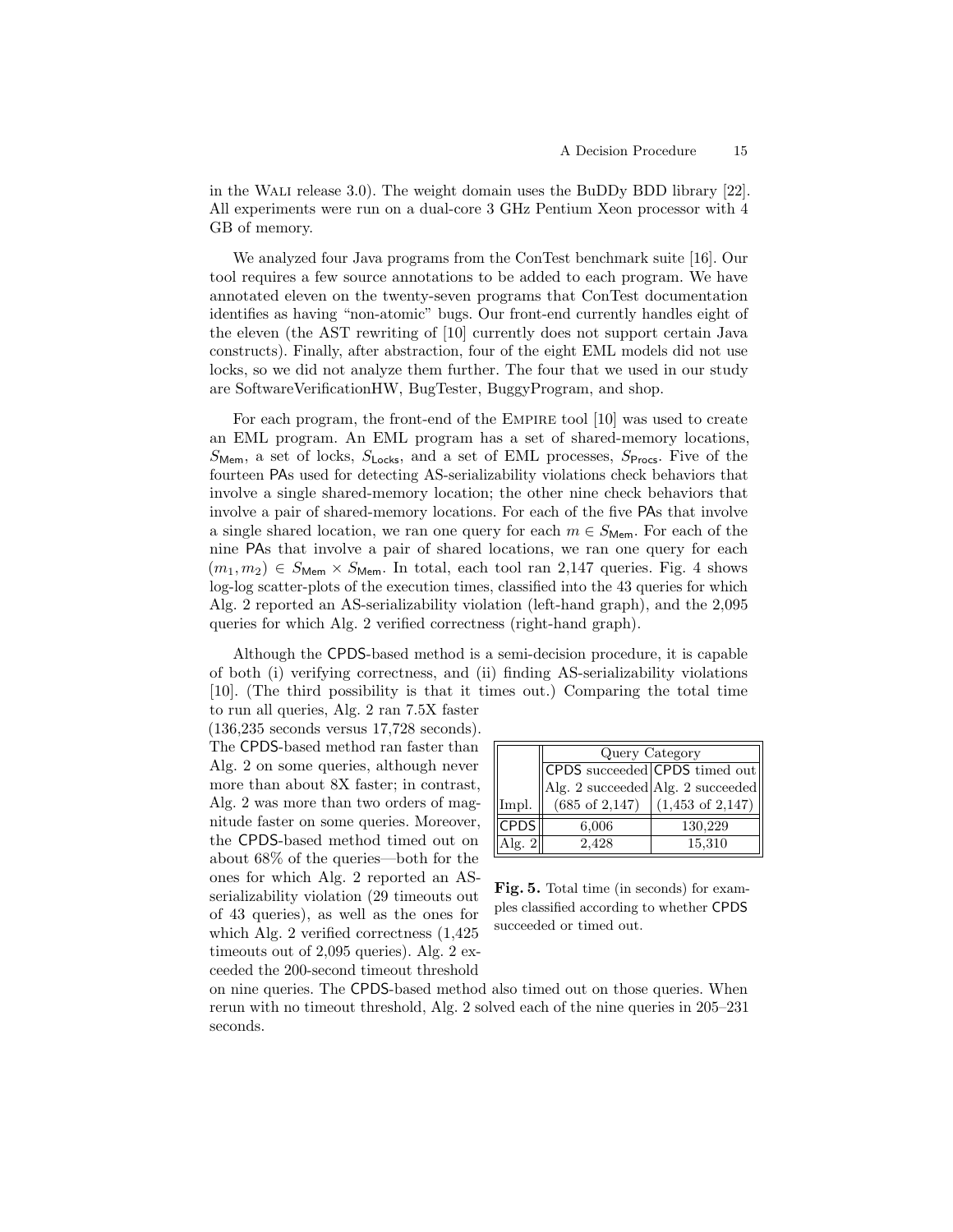

Fig. 4. Log-log scatter-plots of the execution times of Alg. 2 (y-axis) versus the CPDS semi-decision procedure [10] (x-axis). The dashed lines denote equal running times; points below and to the right of the dashed lines are runs for which Alg. 2 was faster. The timeout threshold was 200 seconds; the minimal reported time is .25 seconds. The vertical bands near the right-hand axes represent queries for which the CPDS semi-decision procedure timed out. (The horizontal banding is due to the fact that, for a given program, Alg. 2 often has similar performance for many queries.)

Fig. 5 partitions the examples according to whether CPDS succeeded or timed out. The 1,453 examples on which CPDS timed out (col. 3 of Fig. 5) might be said to represent "harder" examples. Alg. 2 required 15,310 seconds for these, which is about 3X more than the  $1,453/685 \times 2,428 = 5,150$  seconds expected if the queries in the two categories were of equal difficulty for Alg. 2. Roughly speaking, therefore, the data supports the conclusion that what is harder for CPDS is also harder for Alg. 2.

#### 9 Related Work

The present paper introduces a different technique than that used by Kahlon and Gupta [7]. To decide the model-checking problem for PAs (as well as certain generalizations not discussed here), one needs to check pairwise reachability of multiple global configurations in succession. Our algorithm uses WPDS weights that are sets of lock-history tuples, whereas Kahlon and Gupta use sets of pairs of configuration automata.

There are similarities between the kind of splitting step needed by Qadeer and Rehof to enumerate states at a context switch [1] in context-bounded model checking and the splitting step on sets of automaton-pairs needed in the algorithm of Kahlon and Gupta [7] to enumerate compatible configuration pairs [14]. Kahlon and Gupta's algorithm performs a succession of pre<sup>∗</sup> queries; after each one, it splits the resulting set of automaton-pairs to enforce the invariant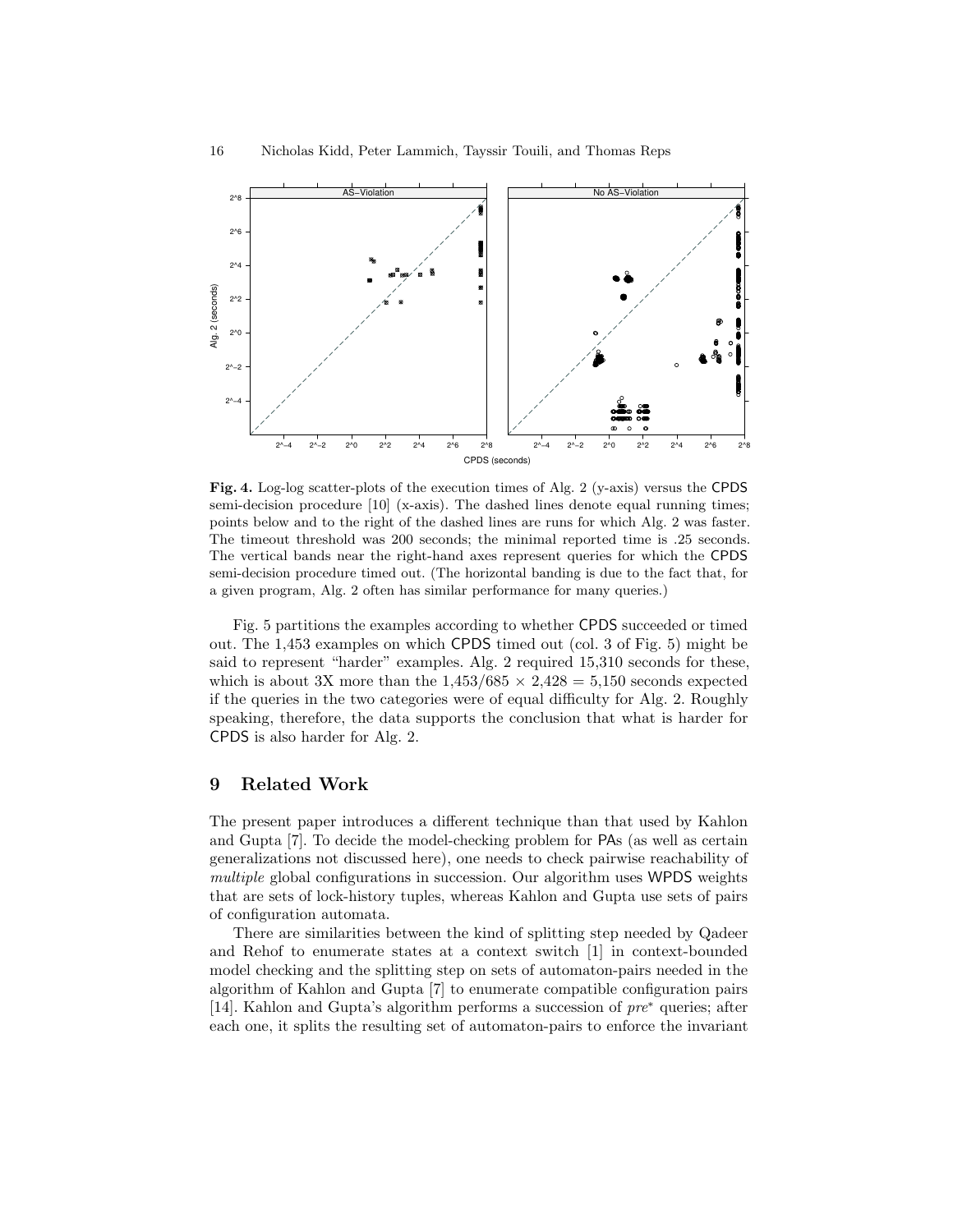that succeeding queries are only applied to compatible configuration pairs. In contrast, our algorithm (i) analyzes each PDS independently using *one post*<sup>\*</sup> query per PDS, and then (ii) ties together the answers obtained from the different PDSs by performing a single compatibility check on the sets of lock-history tuples that result. Because our algorithm does not need a splitting step on intermediate results, it avoids enumerating compatible configuration pairs, thereby enabling BDD-based symbolic representations to be used throughout.

The Kahlon-Gupta decision procedure has not been implemented [14], so a direct performance comparison was not possible. It is left for future work to determine whether our approach can be applied to the decidable sub-logics of LTL identified in [7].

Our approach of using sets of tuples is similar in spirit to the use of matrix [2] and tuple [3] representations to address context-bounded model checking [1]. In this paper, we bound the number of phases, but permit an unbounded number of context switches and an unbounded number of lock acquisitions and releases by each PDS. The decision procedure is able to explore the entire state space of the model; thus, our algorithm is able to verify properties of multi-PDSs instead of just performing bug detection.

Dynamic pushdown networks (DPNs) [23] extend parallel PDSs with the ability to create threads dynamically. Lammich et al. [24] present a generalization of acquisition histories to DPNs with well-nested locks. Their algorithm uses chained pre<sup>∗</sup> queries, an explicit encoding of acquisition histories in the state space, and is not implemented.

# References

- 1. Qadeer, S., Rehof, J.: Context-bounded model checking of concurrent software. In: TACAS. (2005)
- 2. Lal, A., Touili, T., Kidd, N., Reps, T.: Interprocedural analysis of concurrent programs under a context bound. In: TACAS. (2008)
- 3. Lal, A., Reps, T.: Reducing concurrent analysis under a context bound to sequential analysis. In: CAV. (2008)
- 4. Bouajjani, A., Esparza, J., Touili, T.: A generic approach to the static analysis of concurrent programs with procedures. In: POPL. (2003)
- 5. Chaki, S., Clarke, E., Kidd, N., Reps, T., Touili, T.: Verifying concurrent messagepassing C programs with recursive calls. In: TACAS. (2006)
- 6. Kahlon, V., Ivancic, F., Gupta, A.: Reasoning about threads communicating via locks. In: CAV. (2005)
- 7. Kahlon, V., Gupta, A.: On the analysis of interacting pushdown systems. In: POPL. (2007)
- 8. Vaziri, M., Tip, F., Dolby, J.: Associating synchronization constraints with data in an object-oriented language. In: POPL. (2006)
- 9. Flanagan, C., Qadeer, S.: A type and effect system for atomicity. In: PLDI. (2003)
- 10. Kidd, N., Reps, T., Dolby, J., Vaziri, M.: Finding concurrency-related bugs using random isolation. In: VMCAI. (2009)
- 11. Bouajjani, A., Esparza, J., Maler, O.: Reachability analysis of pushdown automata: Application to model checking. In: CONCUR. (1997)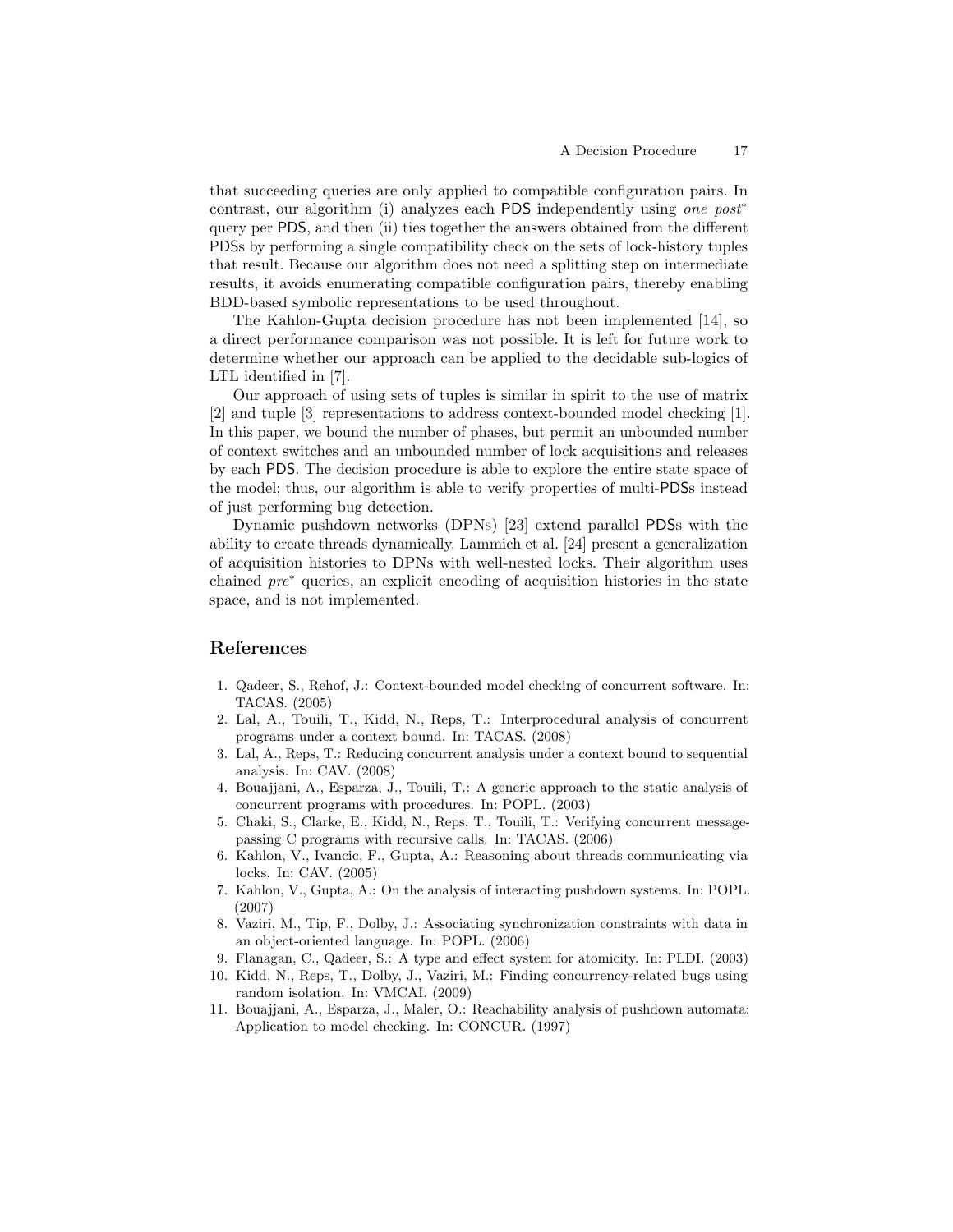- 18 Nicholas Kidd, Peter Lammich, Tayssir Touili, and Thomas Reps
- 12. Finkel, A., B.Willems, Wolper, P.: A direct symbolic approach to model checking pushdown systems. Elec. Notes in Theor. Comp. Sci. 9 (1997)
- 13. Kidd, N., Lal, A., Reps, T.: Language strength reduction. In: SAS. (2008)
- 14. Kahlon, V., Gupta, A.: Personal communication (January 2009)
- 15. Schwoon, S.: Model-Checking Pushdown Systems. PhD thesis, TUM (2002)
- 16. Eytani, Y., Havelund, K., Stoller, S.D., Ur, S.: Towards a framework and a benchmark for testing tools for multi-threaded programs. Conc. and Comp.: Prac. and Exp. 19(3) (2007)
- 17. Kidd, N., Lammich, P., Reps, T., Touili, T.: A decision procedure for detecting atomicity violations for communicating processes with locks. Technical Report 1649, Univ. of Wisconsin (Jan. 2009) Available at http://www.cs.wisc.edu/wpis/abstracts/tr1649.abs.html.
- 18. Reps, T.: Program analysis via graph reachability. Inf. and Softw. Tech. 40 (1998)
- 19. Harrison, M.: Introduction to Formal Language Theory. Addison-Wesley, Reading, MA (1978)
- 20. Reps, T., Schwoon, S., Jha, S., Melski, D.: Weighted pushdown systems and their application to interprocedural dataflow analysis. SCP 58 (2005)
- 21. Kidd, N., Lal, A., Reps, T.: WALi: The Weighted Automaton Library (Feb. 2009) http://www.cs.wisc.edu/wpis/wpds/download.php.
- 22. BuDDy: A BDD package (Jul. 2004) http://buddy.wiki.sourceforge.net/.
- 23. Bouajjani, A., M¨uller-Olm, M., Touili, T.: Regular symbolic analysis of dynamic networks of pushdown systems. In: CONCUR. (2005)
- 24. Lammich, P., Müller-Olm, M., Wenner, A.: Predecessor sets of dynamic pushdown networks with tree-regular constraints. In: CAV. (2009) To appear in.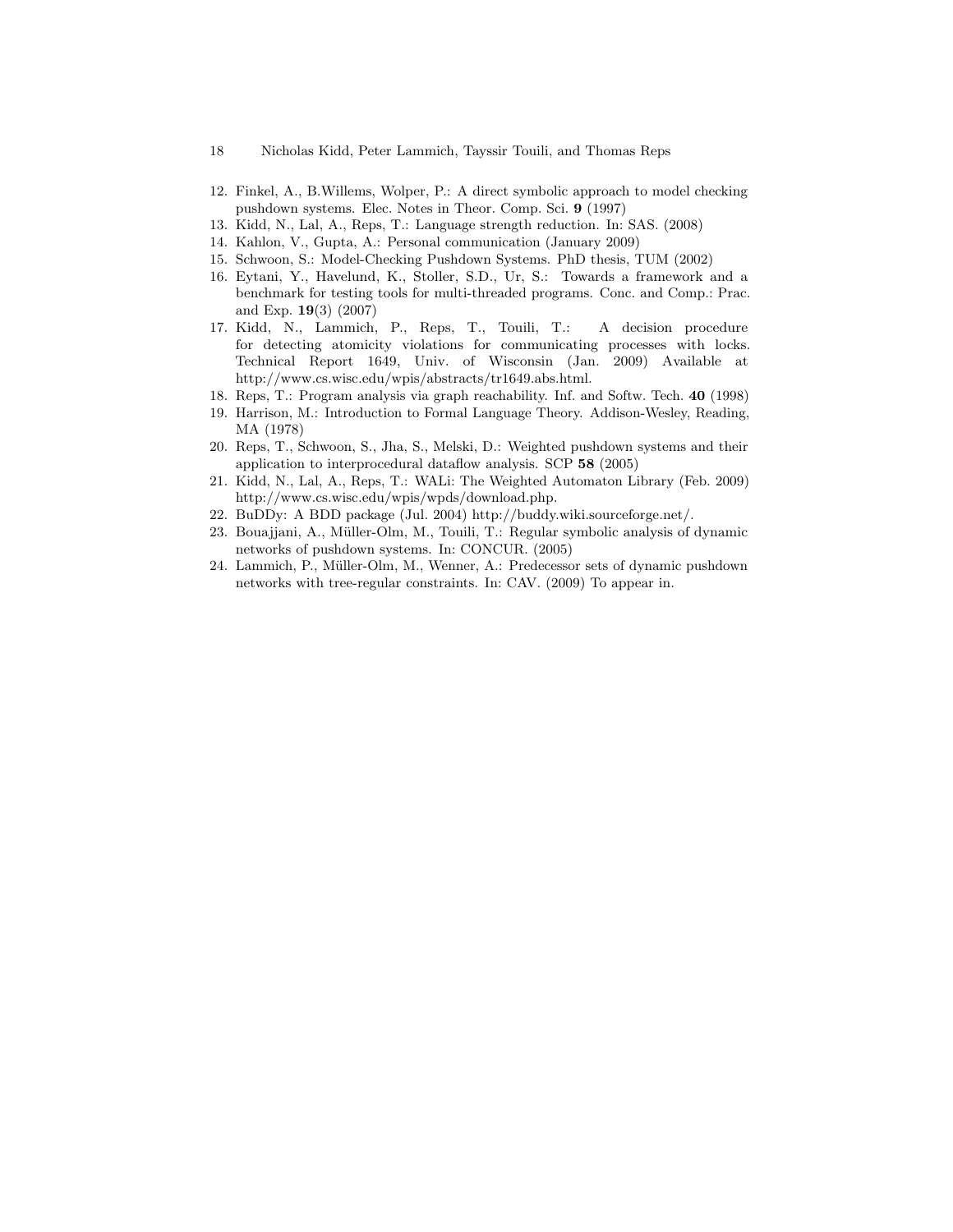# A An LTL Formula for **PA** A

Intuitively, for a  $N$ -PDS, a PA  $\mathcal A$  can be expressed as a  $N$ -indexed LTL formula  $\varphi_{\mathcal{A}}$  using only the "eventually" F and "next" X operators: self-loops are captured with an F and phase-transitions with an X. Let the predicate  $S_{q_x}$  denote an atomic-logical formula meaning that the control state all (augmented) PDSs satisfies  $q_x$ . That is, the control state of the PDS that results from taking the standard cross product of PDS  $\mathcal P$  with PA  $\mathcal A$  is of the form  $(p, q_x)$ . The following function can be used to translate a PA into an N-indexed LTL formula:

$$
H(q_{|Q|}) = S_{q_{|Q|}}
$$
  
\n
$$
H(q_x) = \mathsf{F}(S_{q_x} \wedge \mathsf{X}_1(\dots(\mathsf{X}_{\mathsf{N}}(S_{q_{x+1}} \wedge H(q_{x+1})))\dots)
$$

Specifically,  $\varphi_A = H(q_1)$ .

### B Generalizing to More Than Two PDSs

Generalizing the decision procedure from a 2-PDS system to an N-PDS system only requires defining how to check compatibility for N lock-history tuples. Because the set of reachable configurations, and hence the set of lock-history tuples, are computed independently for each PDS, the construction from §6.1 that combines a PDS  $P$  with a PA  $A$  to form a new PDS  $P^A$  does not change when generalizing to N PDSs.

Generalizing the compatibility check to  $N$  lock-history tuples requires generalizing Thm. 1. The extension of items 1, 2, and 5 to  $N$  lock-history tuples is straightforward. Items 3 and 4 define incompatibility to be a cycle of length two in the acquisition and release histories, respectively. Hence, the generalized condition requires checking for a cycle in the acquisition and release histories that has a length anywhere from two to N. We use the notation Compatible( $\mathsf{LH}_1, \ldots, \mathsf{LH}_N$ ) to denote the generalized check. Then Alg. 1 is modified to contain  $N$  for each loops. and the compatibility check at line 4 is replaced with Compatible( $LH_1, \ldots, LH_N$ ).

Similarly, Alg. 2 is modified to construct N WPDSs, perform N  $post*$  operations (line 1), compute N sum-over-all-paths values  $c_{|Q|-1}^1 z^{|Q|-1}, \ldots, c_{|Q|-1}^N z^{|Q|-1}$ (lines 2–3), and finally perform the check

 $\exists \langle \mathsf{LH}_0, \tilde{\mathsf{LH}}_1 \rangle \in c^1_{|Q|-1}, \ldots, \langle \mathsf{LH}_0, \tilde{\mathsf{LH}}_N \rangle \in c^N_{|Q|-1} : \mathsf{Compatible}(\tilde{\mathsf{LH}}_1, \ldots, \tilde{\mathsf{LH}}_N).$ As in Alg. 2, the compatibility check can be performed via a single BDD operation by defining the N-way compatibility relation. This is how it is performed in our implementation.

# C Bounded Idempotent Semirings

Definition 6. A bounded idempotent semiring is a tuple  $(D, \otimes, \oplus, \overline{1}, \overline{0})$ , where D is a set whose elements are called **weights**;  $1, 0 \in D$ ; and  $\otimes$  (the extend operation) and  $\oplus$  (the combine operation) are binary operators on D such that